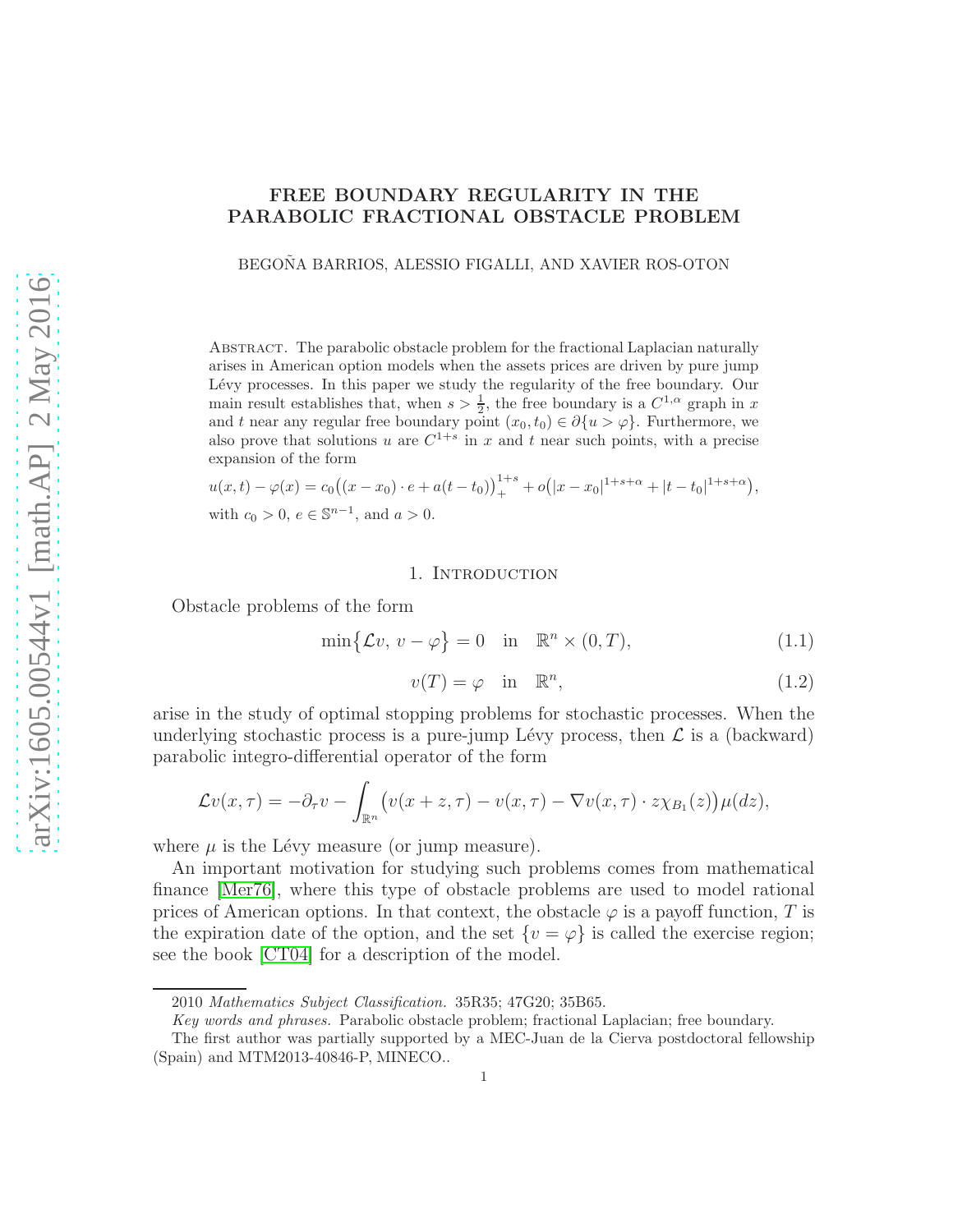Here we assume that the underlying Lévy process is stable (i.e., scale invariant) and rotationally symmetric. Then, after the change of variable  $t = T - \tau$ , problem  $(1.1)-(1.2)$  $(1.1)-(1.2)$  $(1.1)-(1.2)$  becomes

$$
\min\{\partial_t u + (-\Delta)^s u, u - \varphi\} = 0 \quad \text{in } \mathbb{R}^n \times (0, T],
$$
  

$$
u(\cdot, 0) = \varphi \quad \text{in } \mathbb{R}^n,
$$
 (1.3)

<span id="page-1-0"></span>where  $\varphi : \mathbb{R}^n \to \mathbb{R}$  is a smooth obstacle, and

$$
(-\Delta)^s w(x) = c_{n,s} \text{ p.v.} \int_{\mathbb{R}^n} (w(x) - w(x+z)) \frac{dz}{|z|^{n+2s}}, \quad s \in (0,1).
$$

Note that the scaling of the parabolic equation  $\partial_t u + (-\Delta)^s u = 0$  changes completely depending on the value of s: while for  $s > 1/2$  space scales slower than time (as in the case of the classical heat equation  $s = 1$ ), for  $s = 1/2$  the scaling is hyperbolic (i.e., time and space scale in the same way), and for  $s < 1/2$  space scales faster than time.

The regularity of solutions to this problem was studied by Caffarelli and the second author in [\[CF13\]](#page-28-2). Our goal here is to investigate the structure and regularity of the free boundary  $\partial \{u = \varphi\}$ . Note that in the American option model the strategy changes discontinuously along the boundary of the exercise region  $\{u = \varphi\}$ , and thus it is important to understand the geometry and regularity of this set [\[LS09\]](#page-28-3).

Because the analysis of the regularity of the set  $\partial \{u = \varphi\}$  is based on blow-up arguments, the way space and time rescale with respect to each other play a crucial role in the analysis. As we shall explain in Section [1.2,](#page-2-0) the most relevant regime for applications to finance is  $s \in (\frac{1}{2})$  $(\frac{1}{2}, 1)$ , hence we shall focus on this case. As explained in detail below, our main result establishes that the free boundary  $\partial \{u = \varphi\}$  is  $C^{1,\alpha}$ in  $x$  and  $t$  near regular points.

1.1. Known results. In the elliptic case —which corresponds to the case  $T = \infty$ in the optimal stopping model— the regularity of solutions and free boundaries is quite well understood. Indeed, by the results of Caffarelli-Salsa-Silvestre [\[CSS08\]](#page-28-4), solutions u are  $C^{1+s}(\mathbb{R}^n)$  and at any free boundary point  $x_0 \in \partial \{u = \varphi\}$  we have the following dichotomy:

- (a) either  $0 < c r^{1+s} \le \sup_{B_r(x_0)} (u \varphi) \le C r^{1+s}$
- (b) or  $\sup_{B_r(x_0)} (u \varphi) \leq C r^2$

Moreover, set of regular points (a) is an open subset of the free boundary, and it is locally a  $C^{1,\alpha}$  graph.

After the results of [\[CSS08\]](#page-28-4), the set of singular points —those at which the contact set has zero density— was studied by Garofalo and Petrosyan in case  $s=\frac{1}{2}$  $rac{1}{2}$  [\[GP09\]](#page-28-5). Then, still when  $s = \frac{1}{2}$  $\frac{1}{2}$ , De Silva-Savin and Koch-Petrosyan-Shi proved that the regular set is  $C^{\infty}$  [\[DS14,](#page-28-6) [KPS15\]](#page-28-7). Under a superharmonicity assumption on the obstacle  $\varphi$ , the authors established in [\[BFR15\]](#page-27-0) a complete characterization of free boundary points analogous to the one of the classical Laplacian, obtained in the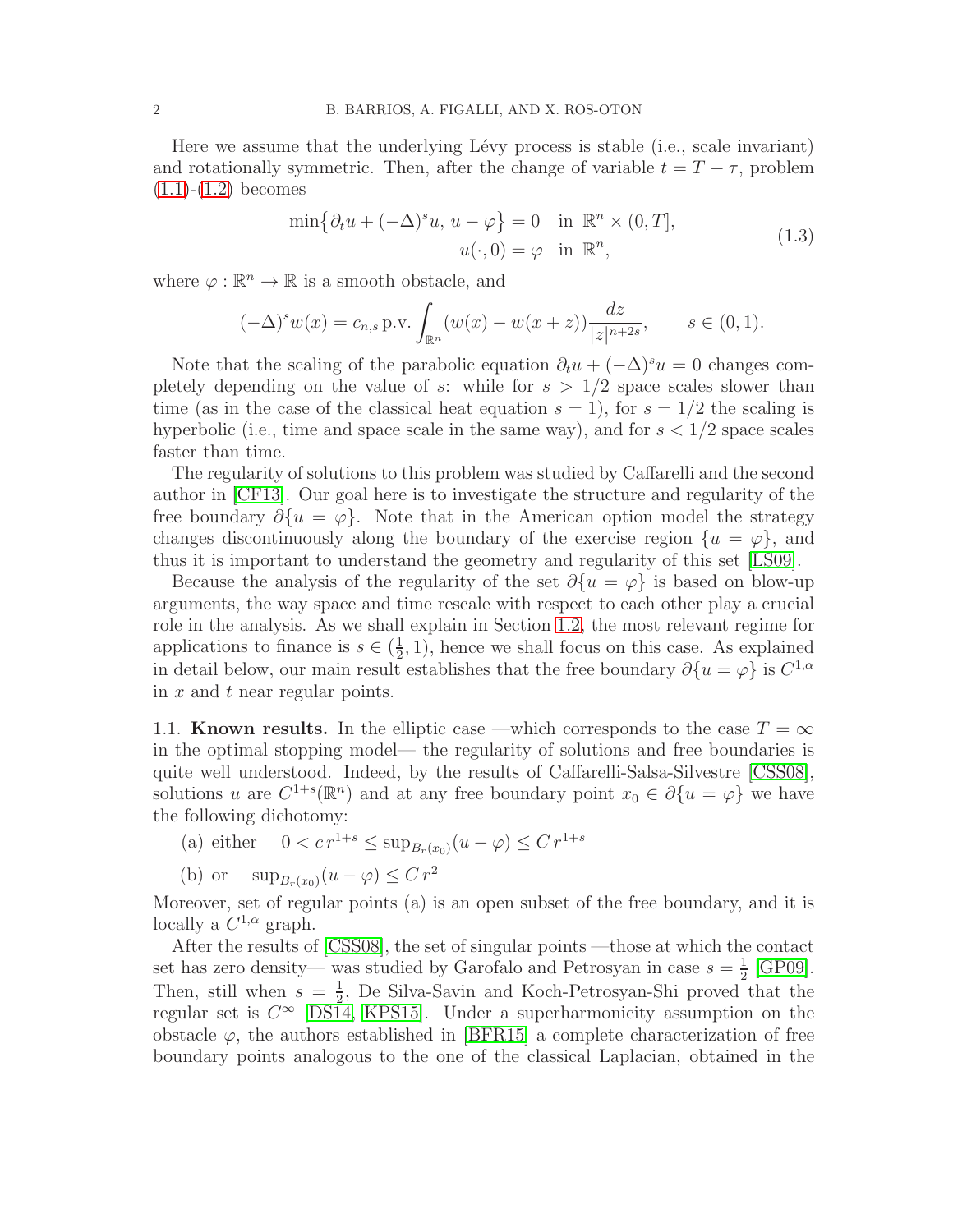seminal paper by Caffarelli [\[Caf77\]](#page-28-8). Very recently, the results of [\[CSS08\]](#page-28-4) have also been extended to more general nonlocal operators in [\[CRS16\]](#page-28-9).

Despite all these developments for the elliptic problem, much less is known in the parabolic setting [\(1.3\)](#page-1-0). The only result is due to Caffarelli and the second author: in [\[CF13\]](#page-28-2), they showed the optimal  $C_x^{1+s}$  spatial regularity of solutions, as well as the  $C_t^{\frac{1+s-\epsilon}{2s}}$  time regularity of solutions for all  $\epsilon > 0$ . However, nothing was known about the regularity of the free boundary in the parabolic setting. The main reason for this lack of results is due to the fact that the approaches used in the stationary case completely fail in the evolutionary setting. Indeed, the main tool to study the free boundary is based on classifications of blow-up profiles, and the papers [\[CSS08,](#page-28-4) [GP09,](#page-28-5) [BFR15\]](#page-27-0) all use monotonicity-type formulas that do not seem to exist in the parabolic setting. Also, although the recent paper [\[CRS16\]](#page-28-9) circumvents the use of monotonicity formulas by combining Liouville and Harnack's type techniques, the methods there do not to apply in our context. Hence, completely new ideas and techniques need to be introduced in the parabolic setting.

<span id="page-2-0"></span>1.2. Main result. Our main theorem extends the results of [\[CSS08\]](#page-28-4) to the parabolic setting [\(1.3\)](#page-1-0) when  $s > \frac{1}{2}$ , and establishes the  $C^{1,\alpha}$  regularity of the free boundary in x and t near regular points. The result is new even in dimension  $n = 1$ , and reads as follows (here and throughout the paper, we denote by  $Q_r(x_0, t_0) = B_r(x_0) \times (t_0$  $r^{2s}, t_0 + r^{2s}$  the parabolic cylinder of size r around  $(x_0, t_0)$ :

<span id="page-2-1"></span>**Theorem 1.1.** *Let*  $s \in (\frac{1}{2})$  $(\frac{1}{2}, 1)$ , let  $\varphi \in C^4(\mathbb{R}^n)$  be an obstacle satisfying

<span id="page-2-2"></span>
$$
||D^k \varphi||_{L^{\infty}(\mathbb{R}^n)} < \infty \quad \text{for} \quad 1 \le k \le 4,
$$
 (1.4)

*and let* u *be the solution of* [\(1.3\)](#page-1-0)*.*

*Then, for each free boundary point*  $(x_0, t_0) \in \partial \{u = \varphi\}$ *, we have:* 

(i) *either*

$$
0 < c r^{1+s} \le \sup_{Q_r(x_0, t_0)} (u - \varphi) \le C r^{1+s},
$$

(ii) *or*

$$
0 \leq \sup_{Q_r(x_0,t_0)} (u - \varphi) \leq C_{\epsilon} r^{2-\epsilon} \quad \text{for all } \epsilon > 0.
$$

*Moreover, the set of points*  $(x_0, t_0)$  *satisfying (i) is an open subset of the free boundary and it is locally a*  $C^{1,\alpha}$  *graph in* x *and* t, for some small  $\alpha > 0$ *.* 

*Furthermore, for any point*  $(x_0, t_0)$  *satisfying (i) there is*  $r > 0$  *such that*  $u \in$  $C_{x,t}^{1+s}(Q_r(x_0,t_0))$ , and we have the expansion

$$
u(x,t) - \varphi(x) = c_0((x - x_0) \cdot e + a(t - t_0))_+^{1+s} + o(|x - x_0|^{1+s+\alpha} + |t - t_0|^{1+s+\alpha}),
$$
  
for some  $c_0 > 0$ ,  $e \in \mathbb{S}^{n-1}$ , and  $a > 0$ .

It is important to notice that the assumption  $s > \frac{1}{2}$  is necessary for the previous result to hold. Indeed, by the examples constructed in [\[CF13\]](#page-28-2), the structure of the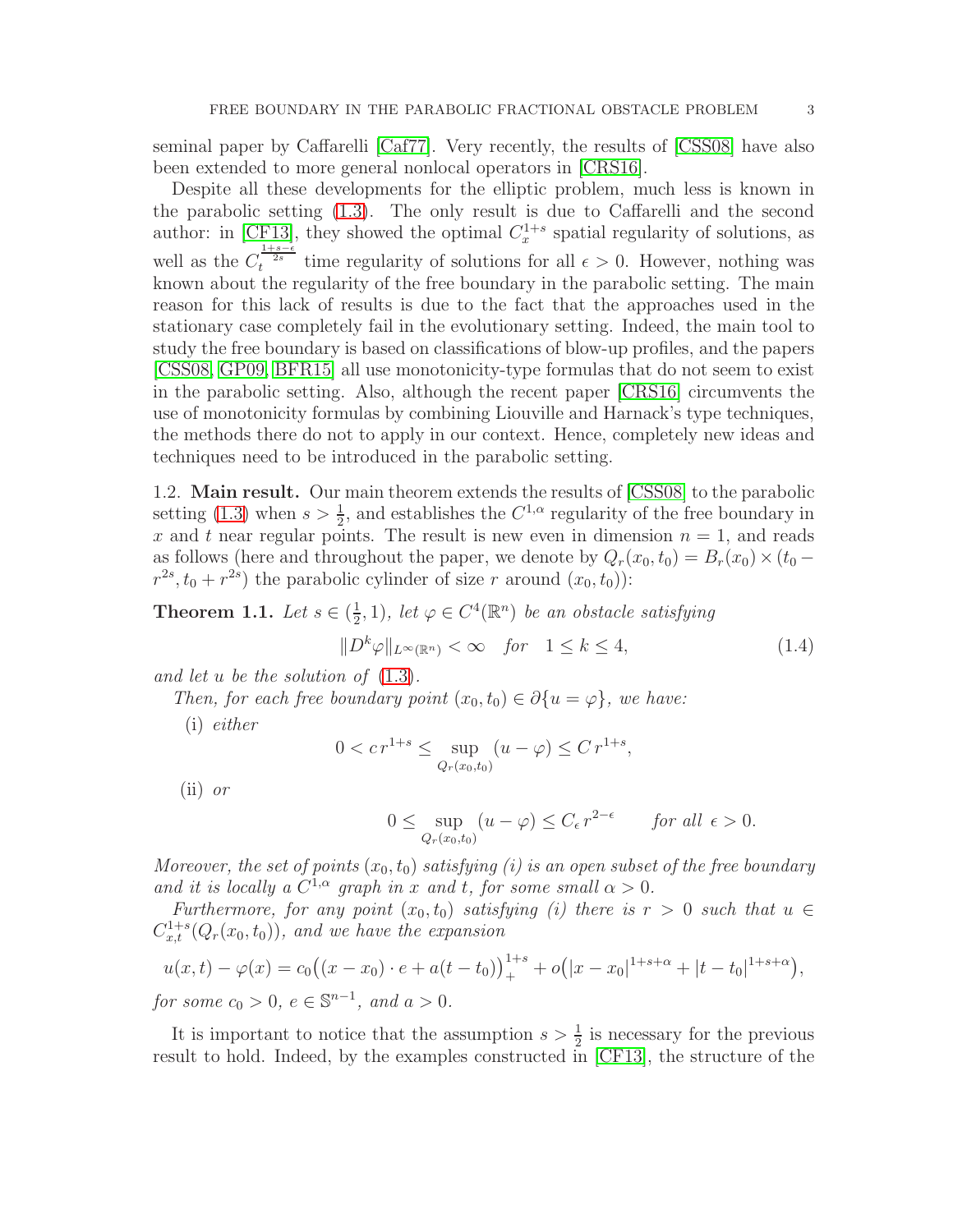free boundary would be different when  $s \leq \frac{1}{2}$  $\frac{1}{2}$ . More precisely, it was shown in [\[CF13,](#page-28-2) Remark 3.7 that if  $s=\frac{1}{2}$  $\frac{1}{2}$  then there are global solutions which are homogeneous of degree  $1 + \beta$  for any  $\frac{1}{2} \leq \beta < 1$ . This means that when  $s = \frac{1}{2}$  $\frac{1}{2}$  there will be free boundary points satisfying neither (i) nor (ii), and there is no "gap" between the homogeneities  $1 + s$  and 2 as in Theorem [1.1.](#page-2-1)

From the financial modeling point of view, the assumption  $s > \frac{1}{2}$  is natural. For example, it was shown in [\[MS95\]](#page-28-10) that the scaling exponent of an economic index (Standard & Poor's 500) is around  $2s = 1.4$  (remarkably constant) over the six-year period 1984-1989. Furthermore, in American option models the obstacle (payoff)  $\varphi$  has frequently linear growth at infinity [\[LS09,](#page-28-3) [CT04\]](#page-28-1), and in that case  $s > \frac{1}{2}$  is needed for problem [\(1.3\)](#page-1-0) to be well posed. Notice also that our assumption [\(1.4\)](#page-2-2) does allow the obstacle  $\varphi$  to have linear growth at infinity.

1.3. Related problems. In the elliptic case, the obstacle problem for the fractional Laplacian is equivalent to a thin obstacle problem in  $\mathbb{R}^{n+1}$ , also known as the Signorini problem when  $s=\frac{1}{2}$  $\frac{1}{2}$ . A parabolic version of the Signorini problem has been recently studied in [\[DGPT13,](#page-28-11) [ACM16\]](#page-27-1).

We emphasize that, although the time-independent version of the problem studied in [\[DGPT13,](#page-28-11) [ACM16\]](#page-27-1) is equivalent to the obstacle problem for the half-Laplacian, the parabolic problem is of completely different nature from the one considered in the present paper. In particular, notice that for the parabolic Signorini problem in [\[DGPT13,](#page-28-11) [ACM16\]](#page-27-1) one has Almgren-type and other monotonicity formulas (analogous to the elliptic ones used in [\[CSS08,](#page-28-4) [GP09\]](#page-28-5)), while no such monotonicity formulas are known for our problem [\(1.3\)](#page-1-0).

1.4. Structure of the paper. The paper is organized as follows. In Section [2](#page-3-0) we prove the semiconvexity of solutions in  $(x, t)$ . In Section [3](#page-5-0) we classify all global convex solutions to the obstacle problem with subquadratic growth at infinity. In Section [4](#page-9-0) we show that, at any regular point, a blow-up of the solution  $u$  converges in the  $C<sup>1</sup>$  norm to a global convex solution with subquadratic growth. In Section [5](#page-13-0) we prove that that the free boundary is Lipschitz in  $x$  and  $t$  near regular points. In Section [6](#page-19-0) we show that the regular set is open, and that it is  $C^{1,\alpha}$  in x. Finally, we prove in Section [7](#page-24-0) that the free boundary is  $C^{1,\beta}$  in x and t near regular points, and in Section [8](#page-27-2) we establish Theorem [1.1.](#page-2-1)

#### 2. Preliminaries

<span id="page-3-0"></span>In this Section we provide some preliminary results. First, we establish the semi-convexity of solutions in x and t. The proof is similar to [\[ACM16,](#page-27-1) Theorem 2.1] or [\[CF13,](#page-28-2) Lemma 3.1].

<span id="page-3-1"></span>**Lemma 2.1** (Semiconvexity in  $(x, t)$ ). Let  $\varphi$  be any obstacle satisfying [\(1.4\)](#page-2-2), and u *be the solution to* [\(1.3\)](#page-1-0)*.* Let  $\xi = (\alpha e, \beta) \in \mathbb{R}^n \times \mathbb{R}$ , with  $e \in \mathbb{S}^{n-1}$  and  $\alpha^2 + \beta^2 = 1$ . *Then, we have*

$$
u_{\xi\xi} := \partial_{\xi\xi} u \ge -\hat{C},
$$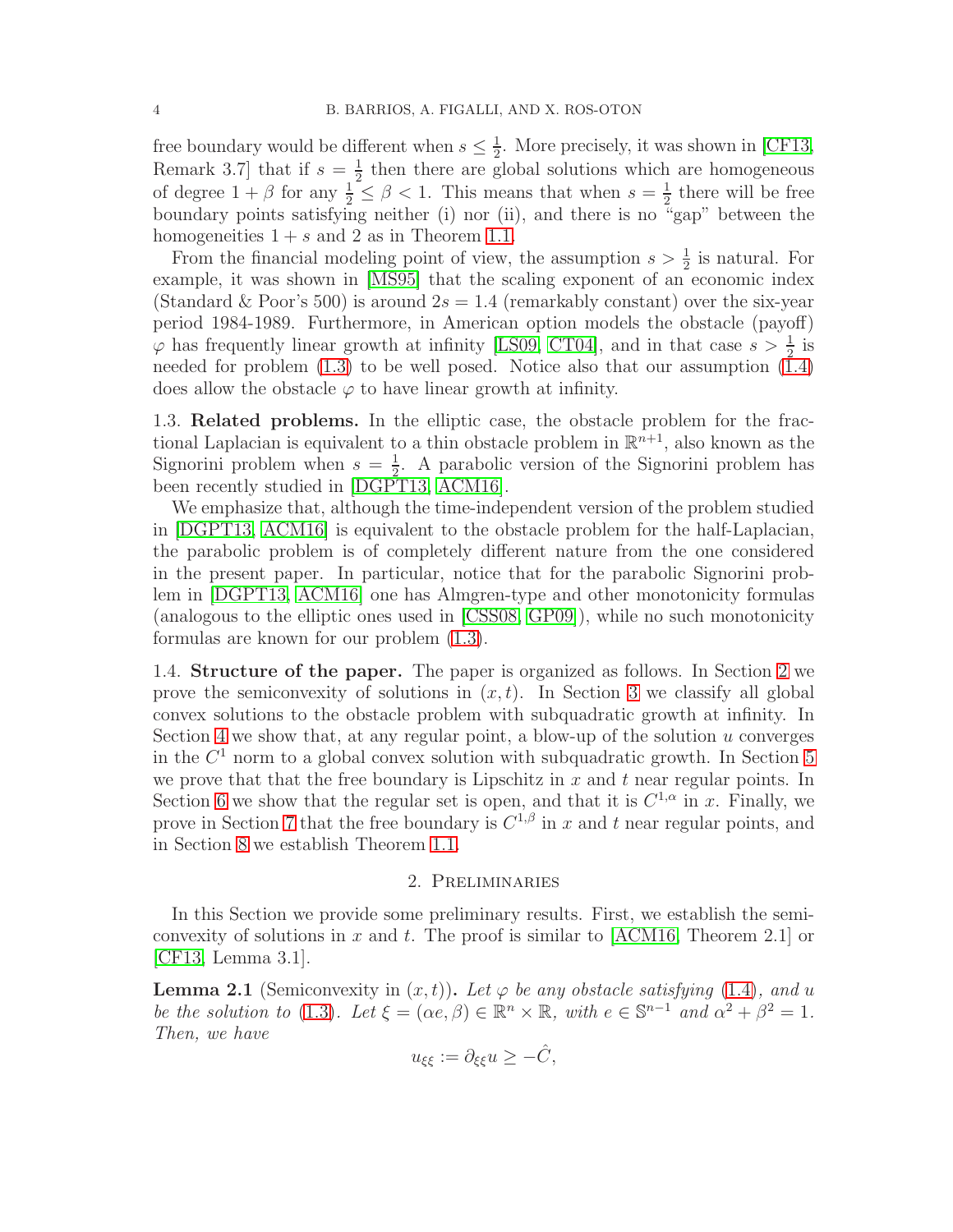*where constant*  $\hat{C}$  *depends only on*  $\varphi$ *.* 

*Proof.* We use a penalization method: it is well known that the solution u can be constructed as the limit of  $u^{\varepsilon}$  as  $\varepsilon \to 0$ , where  $u^{\varepsilon}$  are smooth solutions of

$$
\partial_t u^{\varepsilon} + (-\Delta)^s u^{\varepsilon} = \beta_{\varepsilon} (u_{\varepsilon} - \varphi) \quad \text{in } \mathbb{R}^n \times (0, T),
$$

$$
u^{\varepsilon}(\cdot, 0) = \varphi + \varepsilon \qquad \text{at } t = 0,
$$

with  $\beta_{\varepsilon}(z) = e^{-z/\varepsilon}$ ; see [\[CF13,](#page-28-2) Lemma 3.1].

Then, differentiating the equation twice and using that  $\beta''_{\varepsilon} \geq 0$ , we get

$$
\partial_t u_{\xi\xi}^{\varepsilon} + (-\Delta)^s u_{\xi\xi}^{\varepsilon} \geq \beta_{\varepsilon}'(u^{\varepsilon} - \varphi)(u_{\xi\xi}^{\varepsilon} - \varphi_{\xi\xi}) \quad \text{in } \mathbb{R}^n \times (0, T).
$$

In particular, since  $\beta'_{\varepsilon} \leq 0$  we have

$$
\partial_t (u_{\xi\xi}^{\varepsilon} + C_0) + (-\Delta)^s (u_{\xi\xi}^{\varepsilon} + C_0) \ge \beta_{\varepsilon}' (u^{\varepsilon} - \varphi) (u_{\xi\xi}^{\varepsilon} + C_0) \quad \text{in } \mathbb{R}^n \times (0, T),
$$

where

$$
C_0 := ||u_{\xi\xi}^{\varepsilon}(\cdot,0)||_{L^{\infty}(\mathbb{R}^n)}
$$
  
\n
$$
\leq \alpha^2 ||\partial_{ee}u^{\varepsilon}(\cdot,0)||_{L^{\infty}(\mathbb{R}^n)} + 2\alpha\beta ||\partial_{e}\partial_{t}u^{\varepsilon}(\cdot,0)||_{L^{\infty}(\mathbb{R}^n)} + \beta^2 ||\partial_{tt}u^{\varepsilon}(\cdot,0)||_{L^{\infty}(\mathbb{R}^n)}
$$
  
\n
$$
\leq ||D^2\varphi||_{L^{\infty}(\mathbb{R}^n)} + ||\nabla(-\Delta)^{s}\varphi||_{L^{\infty}(\mathbb{R}^n)} + ||(-\Delta)^{2s}\varphi||_{L^{\infty}(\mathbb{R}^n)}
$$
  
\n
$$
\leq C\Big(||\nabla\varphi||_{L^{\infty}(\mathbb{R}^n)} + ||D^2\varphi||_{L^{\infty}(\mathbb{R}^n)} + ||D^3\varphi||_{L^{\infty}(\mathbb{R}^n)} + ||D^4\varphi||_{L^{\infty}(\mathbb{R}^n)}\Big) < \infty
$$

thanks to  $(1.4)$ .

Using again that  $\beta'_{\varepsilon} \leq 0$ , it follows that  $\beta'_{\varepsilon}(u^{\varepsilon} - \varphi)(u^{\varepsilon}_{\xi \xi} + C_0) \geq 0$  whenever  $u_{\xi\xi}^{\varepsilon} + C_0 \leq 0$ . Thanks to this fact, it follows that the function  $w := \min\{0, u_{\xi\xi}^{\varepsilon} + C_0\}$ satisfies

$$
\partial_t w + (-\Delta)^s w \ge 0 \quad \text{in } \mathbb{R}^n \times (0, T).
$$

Moreover, by the definition of  $C_0$ , we have  $w \equiv 0$  at  $t = 0$ . Thus, by the minimum principle we get  $w \geq 0$ , or equivalently  $u_{\xi\xi}^{\varepsilon} + C_0 \geq 0$ . Letting  $\varepsilon \to 0$  we get the desired result.

Throughout Sections [3,](#page-5-0) [4,](#page-9-0) [5,](#page-13-0) and [6,](#page-19-0) we will use the extension problem for the fractional Laplacian. Namely, we will use that, for each fixed t, the function  $u(x, t)$ can be extended to a function  $u(x, y, t)$  satisfying

$$
\begin{cases}\n u(x, 0, t) = u(x, t) & \text{in } \mathbb{R}^n, \\
 L_a u(x, y, t) = 0 & \text{in } \mathbb{R}^{n+1}_+, \n\end{cases}
$$

where  $\mathbb{R}^{n+1}_{+} = \mathbb{R}^{n+1} \cap \{y > 0\}$  and

$$
L_a u := \text{div}_{x,y} (y^a \nabla_{x,y} u), \qquad a = 1 - 2s.
$$

As shown in [\[MO69,](#page-28-12) [CS07\]](#page-28-13), with this definition the fractional Laplacian can be computed as a (weighted) normal derivative of such extension  $u(x, y, t)$ , namely

$$
\lim_{y \downarrow 0} y^a \partial_y u(x, y, t) = (-\Delta)^s u(x, t) \quad \text{in } \mathbb{R}^n.
$$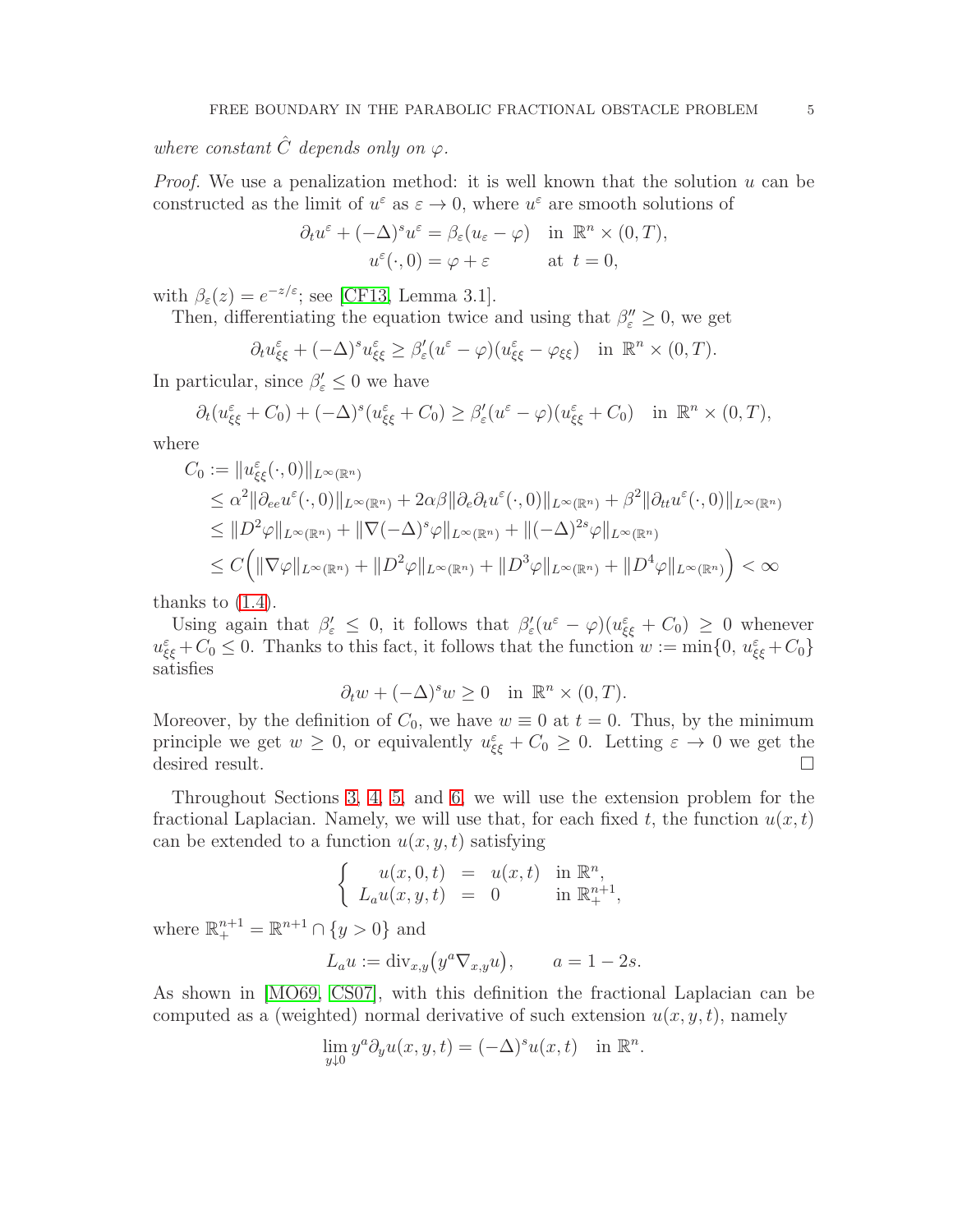Therefore, our solution  $u(x, y, t)$  to  $(1.3)$  satisfies

$$
L_a u = 0 \quad \text{in } \{y > 0\} \times (0, T],
$$
  

$$
\min \{ \partial_t u - \lim_{y \downarrow 0} y^a \partial_y u, u - \varphi \} = 0 \quad \text{on } \{y = 0\} \times (0, T],
$$
  

$$
u(\cdot, 0, 0) = \varphi \quad \text{at } t = 0.
$$

Furthermore, given a free boundary point  $(x_0, t_0) \in \partial \{u = \varphi\}$ , we denote

<span id="page-5-1"></span>
$$
v(x, y, t) := u(x, y, t) - \varphi(x) + \frac{1}{4(1 - s)} \Delta \varphi(x_0) y^2.
$$
 (2.1)

With this definition it follows that  $v = u - \varphi$  on  $\{y = 0\}$ , and that

<span id="page-5-2"></span>
$$
\begin{cases}\nL_a v = y^a g(x) & \text{in } \mathbb{R}_+^{n+1} \times [0, T] \setminus \{v(x, 0, t) = 0\}, \\
v \ge 0, & \text{on } \{y = 0\}, \\
\lim_{y \downarrow 0} y^a \partial_y v = \partial_t v, & \text{on } \{v(x, 0, t) > 0\}, \\
v(x, 0, 0) = 0,\n\end{cases}
$$
\n(2.2)

where  $g(x) := \Delta \varphi(x) - \Delta \varphi(x_0)$ . Also, using the regularity of the obstacle (here we only need  $\varphi \in C^{2,1}$ , it follows that

<span id="page-5-3"></span>
$$
|g(x)| \le C|x - x_0| \quad \text{and} \quad |\nabla g(x)| \le c. \tag{2.3}
$$

Finally, throughout the paper, given  $r \in (0, \infty]$ ,  $\mathcal{Q}_r$  will denote the following (parabolic) cylinders in  $\mathbb{R}^{n+1}_+$ ,

$$
\mathcal{Q}_r(x_0,t_0) := \mathcal{B}_r(x_0) \times (t_0 - r^{2s}, t_0 + r^{2s}), \quad \text{and} \quad \mathcal{Q}_r := \mathcal{Q}_r(0,0),
$$

while  $Q_r$  will denote cylinders in  $\mathbb{R}^n$ ,

$$
Q_r(x_0, t_0) := B_r(x_0) \times (t_0 - r^{2s}, t_0 + r^{2s}),
$$
 and  $Q_r := Q_r(0, 0).$ 

Here,  $\mathcal{B}_r$  and  $B_r$  denote balls in  $\mathbb{R}^{n+1}_+$  and  $\mathbb{R}^n$ , respectively, i.e.,

$$
\mathcal{B}_r(x_0) := \left\{ (x, y) \in \mathbb{R}^{n+1}_+ : |x - x_0|^2 + y^2 \le r^2 \right\}, \qquad \mathcal{B}_r = \mathcal{B}_r(0),
$$

$$
B_r(x_0) := \left\{ x \in \mathbb{R}^n : |x - x_0| \le r \right\}, \qquad B_r = B_r(0).
$$

## 3. Classification of global convex solutions

<span id="page-5-0"></span>Because solutions to our problem are semiconvex in space-time (see Lemma [2.1\)](#page-3-1), the blow-up profiles that we shall consider will be convex in space-time. Hence, it is natural to classify global convex solutions.

The main result of this section is the next theorem, which classifies all global convex solutions to the obstacle problem under a growth assumption on  $u$ . Recall that  $\mathcal{Q}_{\infty} = \{(x, y, t) \in \mathbb{R}^{n+1}_+ \times (-\infty, \infty)\}\$ and that  $a = 1 - 2s$ .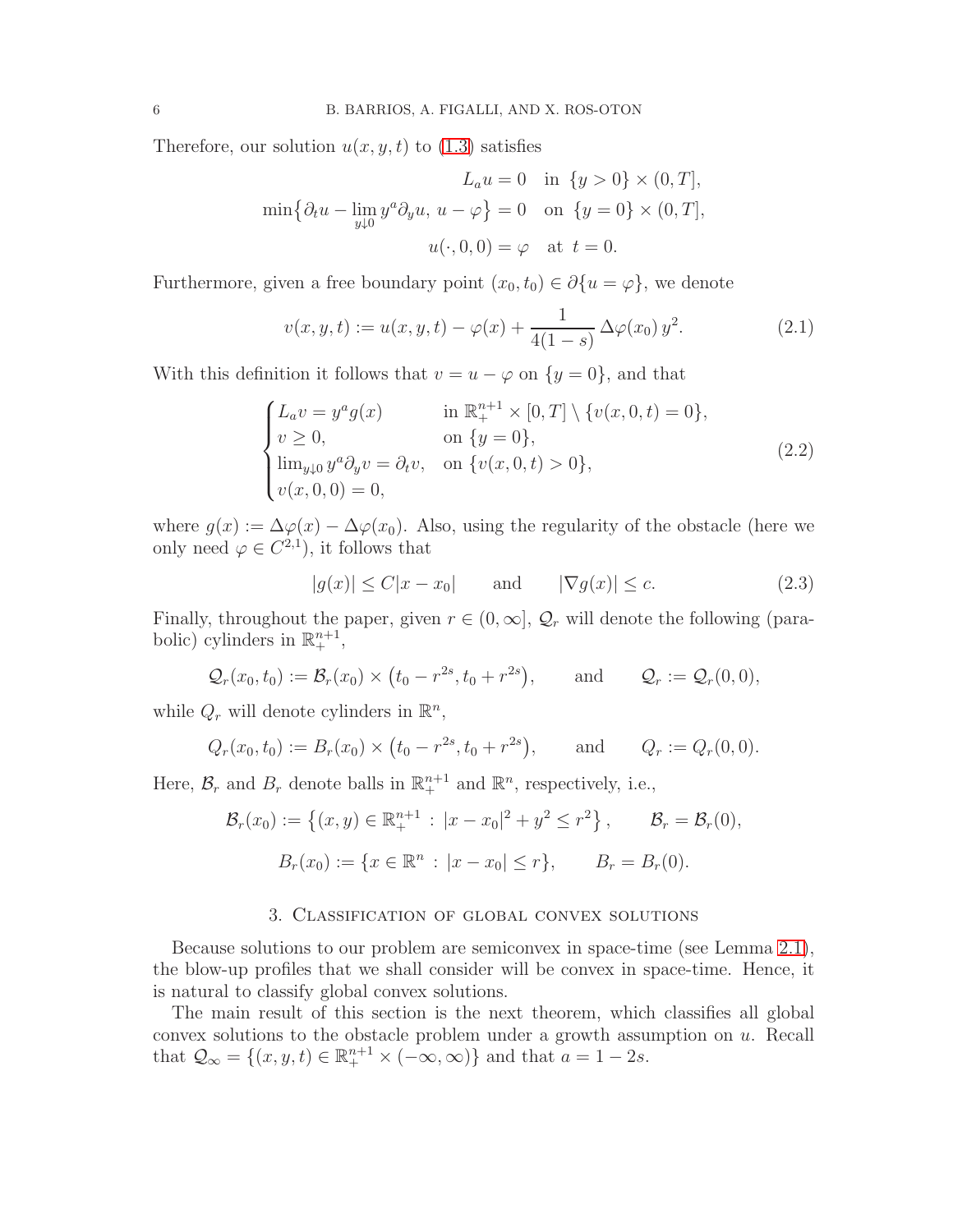<span id="page-6-0"></span>**Theorem 3.1.** *Let*  $s > \frac{1}{2}$ *, and let*  $u \in C(Q_\infty)$  *satisfy* 

<span id="page-6-2"></span>
$$
\begin{cases}\nL_a u = 0 & \text{in } \mathcal{Q}_{\infty} \cap \{y > 0\} \\
\min \{\partial_t u - \lim_{y \downarrow 0} y^a \partial_y u, u\} = 0 & \text{on } \mathcal{Q}_{\infty} \cap \{y = 0\} \\
D_{x,t}^2 u \ge 0 & \text{on } \mathcal{Q}_{\infty} \\
u \ge 0, \quad \partial_t u \ge 0 & \text{on } \mathcal{Q}_{\infty} \cap \{y = 0\}.\n\end{cases}
$$
\n(3.1)

*Assume in addition that*  $u(0, 0, 0) = 0$ *, and that* u *satisfies the growth control* 

<span id="page-6-3"></span>
$$
||u||_{L^{\infty}(\mathcal{Q}_R)} \le R^{2-\epsilon} \quad \text{for all } R \ge 1.
$$
 (3.2)

*Then, either*  $u \equiv 0$  *or* 

$$
u(x, y, t) = K u_0(x \cdot e, y)
$$

*for some*  $e \in \mathbb{S}^{n-1}$  *and*  $K > 0$ *, where*  $u_0$  *is the unique global solution to the elliptic problem for*  $n = 1$  *that is convex in the first variable and satisfying*  $||u_0||_{L^{\infty}(\mathcal{Q}_1)} = 1$ *. Namely,*  $u_0$  *is given by* 

$$
u_0(z, y) = \frac{2^{-s}}{1 - s} \left(\sqrt{z^2 + y^2} + z\right)^s \left(z - s\sqrt{z^2 + y^2}\right) \qquad \forall (z, y) \in \mathbb{R}^2_+,
$$
  
is f.e.,  $u(x, 0) = (x, 1)^{1+s}$ , or  $[u, 0]$ 

*and satisfies*  $u_0(z, 0) = (z_+)^{1+s}$  *on*  $\{y = 0\}.$ 

To prove it, we need some lemmas. First, we show the following technical lemma.

<span id="page-6-1"></span>**Lemma 3.2.** *Assume*  $w \in C(Q_\infty)$  *satisfies, for some*  $\mu > 0$ *,* 

$$
||w||_{L^{\infty}(\mathcal{Q}_R)} \le R^{\mu} \quad \text{for all} \quad R \ge 1.
$$

*Then, there is a sequence*  $R_k \to \infty$  *for which the rescaled functions* 

$$
w_k(x, y, t) := \frac{w(R_k x, R_k y, R_k^{2s} t)}{\|w\|_{L^{\infty}(\mathcal{Q}_{R_k})}}
$$

*satisfy*

$$
||w_k||_{L^{\infty}(\mathcal{Q}_R)} \le 2R^{\mu} \quad \text{for all } R \ge 1.
$$

*Proof.* Set

$$
\theta(\rho) := \sup_{R \ge \rho} R^{-\mu} ||w||_{L^{\infty}(\mathcal{Q}_R)}.
$$

Note that, thanks to our assumption,  $\theta$  is bounded by 1 on [1,  $\infty$ ).

Since by construction  $\theta$  is nonincreasing, for every  $k \in \mathbb{N}$  there is  $R_k \geq k$  such that

$$
(R_k)^{-\mu} \|w\|_{L^{\infty}(\mathcal{Q}_{R_k})} \ge \frac{1}{2}\theta(k) \ge \frac{1}{2}\theta(R_k).
$$
\n(3.3)

With this choice we see that, for any  $R \geq 1$ , we have

$$
||w_k||_{L^{\infty}(\mathcal{Q}_R)} = \frac{||w||_{L^{\infty}(\mathcal{Q}_{R_kR})}}{||w||_{L^{\infty}(\mathcal{Q}_{R_k})}} \leq \frac{\theta(R_kR)(R_kR)^{\mu}}{\frac{1}{2}\theta(R_k)(R_k)^{\mu}} \leq 2R^{\mu},
$$

where, in the last inequality, we used the monotonicity of  $\theta$ .

We also need the following Liouville-type result.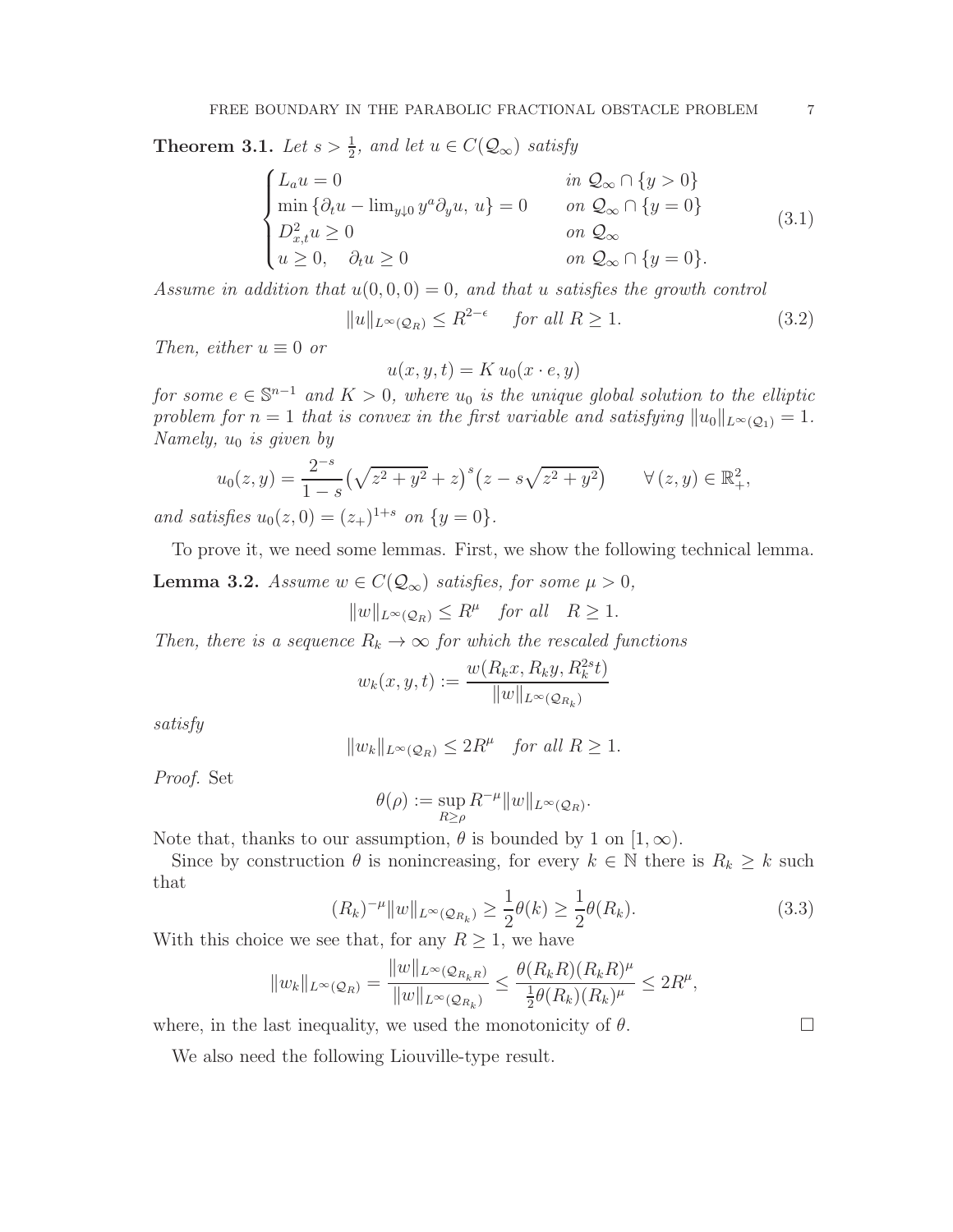<span id="page-7-2"></span>**Lemma 3.3.** *Let*  $u \in C(\overline{\mathbb{R}^{n+1}_+})$  *be a function satisfying* 

<span id="page-7-0"></span>
$$
\begin{cases}\nL_a u = 0 & \text{in } \mathbb{R}^{n+1} \\
D_x^2 u \ge 0 & \text{in } \mathbb{R}^{n+1} \\
|u(x, y)| \le C(1 + |x| + |y|)^{2-\epsilon} & \text{in } \mathbb{R}^{n+1} \\
u \ge 0 & \text{on } \{y = 0\} \\
\lim_{y \downarrow 0} y^a \partial_y u \ge 0 & \text{on } \{y = 0\} \\
u(0, 0) = 0 \\
\lim_{y \downarrow 0} y^a \partial_y u(0, y) = 0.\n\end{cases}
$$
\n(3.4)

*Then*  $u \equiv 0$ *.* 

*Proof.* We begin by noting that combining the equation  $L_a u = 0$  with the convexity of  $u$  in  $x$ , it follows that

<span id="page-7-1"></span>
$$
\partial_y(y^a \partial_y u) = -y^a \Delta_x u \le 0 \qquad \text{in } \mathbb{R}_+^{n+1}.
$$
 (3.5)

Thanks to this fact, fixed  $R > 0$ , for any  $x \in \mathbb{R}^n$  and  $y \in [0, R]$  we have

$$
u(x, 2R) - u(x, y) = \int_{y}^{2R} z^{a} \partial_{y} u(x, z) \frac{dz}{z^{a}} \leq y^{a} \partial_{y} u(x, y) \int_{y}^{2R} \frac{dz}{z^{a}}
$$
  

$$
\leq y^{a} \partial_{y} u(x, y) \int_{0}^{2R} \frac{dz}{z^{a}} = (1 - a)2^{1 - a} R^{1 - a} y^{a} \partial_{y} u(x, y).
$$

Hence, if we set  $v(x, y) := y^a \partial_y u(x, y)$ , combining the above estimate with the third and fifth property in [\(3.4\)](#page-7-0) we deduce that

$$
v \ge 0 \quad \text{on } \{y = 0\}, \qquad v \ge -C_a R^{1+a-\epsilon} \qquad \text{on } \partial(B_R \times [0,R]) \cap \{y > 0\},
$$

where  $C_a > 0$  is independent of R. Also, since  $L_a u = 0$ , it follows by a direct computation that  $L_{-a}v = 0$ .

Consider now the barrier

$$
b_R(x,y) := -\frac{n+1}{1-a}y^{1+a} - \frac{|x|^2 - \frac{n}{1-a}y^2}{R^{1-a}}.
$$

We note that  $L_{-a}b_R = 0$  and

$$
b_R = 0
$$
 on  $\{y = 0\}$ ,  $b_R \le -R^{1+a}$  on  $\partial (B_R \times [0, R]) \cap \{y > 0\}$ ,

Hence, given  $\delta > 0$ , it follows by the maximum principle that, for all  $R \geq R_{\delta}$ sufficiently large,

 $v \geq \delta b_R$  in  $B_R \times [0, R]$ .

Letting  $R\to\infty$  this implies that

$$
v \ge -\delta \frac{n+1}{1-a} y^{1+a}
$$
 in  $\mathbb{R}^{n+1}_+$ ,

so, by letting  $\delta \to 0$ , we deduce that  $v \ge 0$  in  $\mathbb{R}^{n+1}_+$ .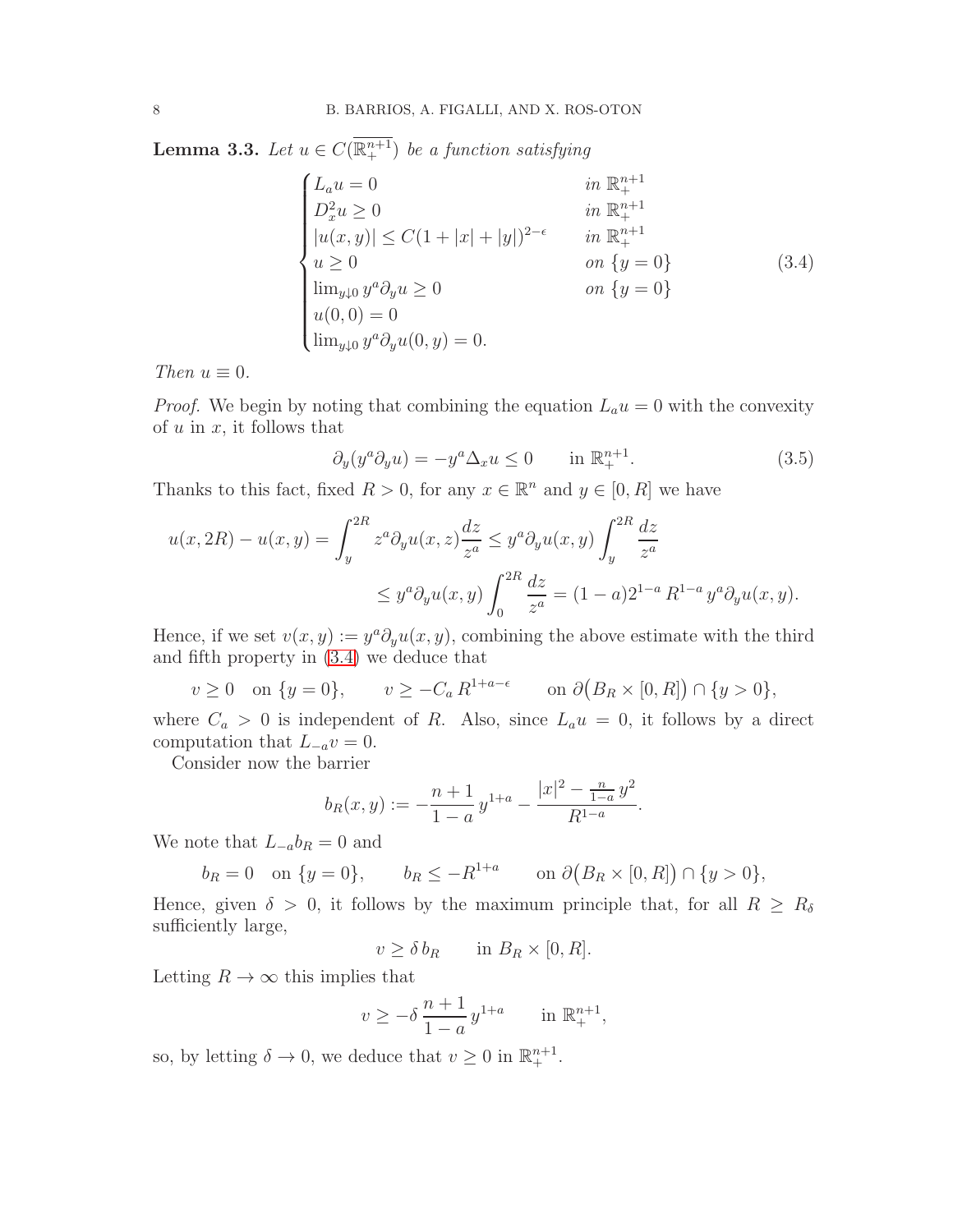On the other hand, it follows by [\(3.5\)](#page-7-1) and the last property in [\(3.4\)](#page-7-0) that  $v(0, y) =$  $y^a \partial_y u(0, y) \leq 0$  for all  $y \geq 0$ , thus  $v(0, y) = 0$  for all  $y \geq 0$ .

This proves that v is a non-negative solution of  $L_{-a}v = 0$  in  $\mathbb{R}^{n+1}_+$  that vanishes at some interior point, hence it is identically zero by the strong maximum principle.

Since  $v \equiv 0$  we deduce that  $\partial_y u \equiv 0$ . Hence, by the forth and sixth property in [\(3.4\)](#page-7-0), it follows that  $u \ge 0$  in  $\mathbb{R}^{n+1}$  and  $u(0, y) = 0$  for all  $y \ge 0$ . Since  $L_a u = 0$ in  $\mathbb{R}^{n+1}_+$ , applying again the strong maximum principle we obtain that  $u \equiv 0$ , as desired.

We can now prove the main result of this section.

*Proof of Theorem [3.1.](#page-6-0)* If  $u \equiv 0$  then there is nothing to prove. Hence, we assume that  $u$  is not identically zero.

The key step in the proof is the following:

Claim. The contact set  $\{u=0\} \cap \{y=0\}$  contains a line of the form  $\{(x,t) : x=$  $x_0$  for some  $x_0 \in \mathbb{R}^n$ .

Let us prove it by contradiction. Assume the Claim is not true, and let

$$
\Lambda := \{ u = 0 \} \cap \{ y = 0 \}.
$$

Then, since u is convex in space-time, also the set  $\Lambda$  is convex in the  $(x, t)$ -space. Hence, there exist  $p \in \mathbb{R}^n$  and some  $\kappa \in \mathbb{R}$  such that  $\Lambda \subset \{t \leq x \cdot p + \kappa\}.$ 

We now perform blow-down of our solution using a parabolic scaling (recall  $s > \frac{1}{2}$ ), and we show that we get a solution to the same problem but with contact set contained in  $\{t \leq 0\}$ . Indeed, let us consider the rescaled functions

$$
U_k(x, y, t) := \frac{u(R_k x, R_k y, R_k^{2s} t)}{\|u\|_{\mathcal{Q}_{R_k}}},
$$

with  $R_k \to \infty$  given by Lemma [3.2.](#page-6-1) Then, the functions  $U_k \geq 0$  are convex in x and t, and satisfy (recall that  $a = 1 - 2s$ )

<span id="page-8-1"></span>
$$
\begin{cases}\nL_a U_k = 0 & \text{in } \mathcal{Q}_{\infty} \cap \{y > 0\} \\
\partial_t U_k = \lim_{y \downarrow 0} y^a \partial_y U_k & \text{on } (\mathcal{Q}_{\infty} \cap \{y = 0\}) \setminus \Lambda_k \\
U_k = 0 & \text{on } \Lambda_k \\
\partial_t U_k \ge 0 & \text{on } \mathcal{Q}_{\infty} \cap \{y = 0\},\n\end{cases}
$$
\n(3.6)

 $U_k(0, 0, 0) = 0, ||U_k||_{L^{\infty}(\mathcal{O}_1)} = 1$ , and

$$
||U_k||_{L^{\infty}(\mathcal{Q}_R)} \le 2R^{2-\epsilon} \quad \text{ for all } R \ge 1.
$$

Moreover, we have

<span id="page-8-0"></span>
$$
\Lambda_k \subset \{ R_k^{2s} t \le R_k x \cdot p + \kappa \} = \{ t \le R_k^a x \cdot p + R_k^{-2s} \kappa \}. \tag{3.7}
$$

By the  $C^{1+\alpha}$  regularity estimates of [\[CF13\]](#page-28-2), a subsequence of the functions  $U_k$  converge in  $C^1_{loc}$  to a nontrivial solution  $U_{\infty}$  to the same equation satisfying  $U_{\infty}(0,0,0) =$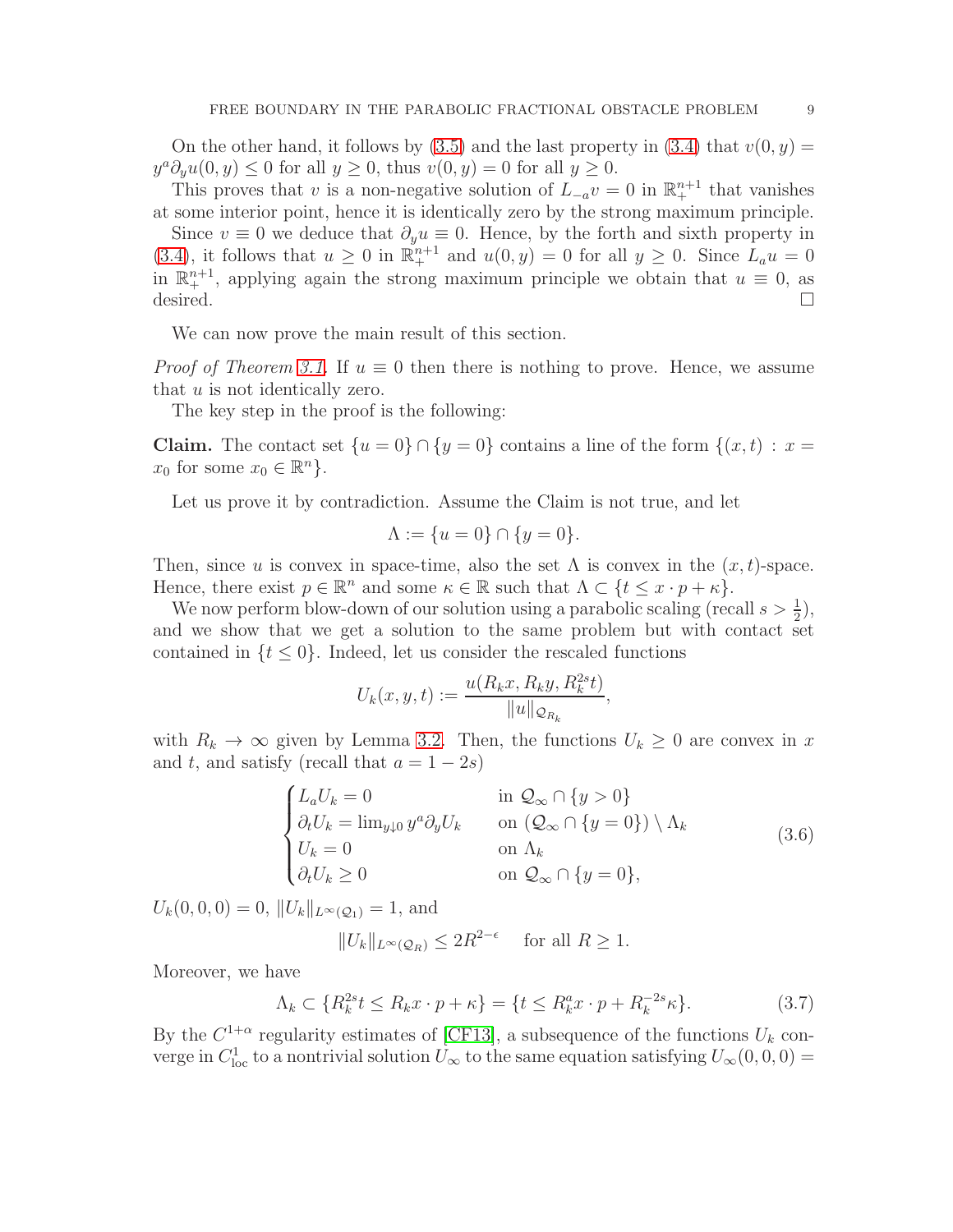0 and  $||U_{\infty}||_{L^{\infty}(\mathcal{Q}_1)} = 1$ . Also, because  $U_k$  are obtained as blow-downs of the convex function u, it follows from [\(3.7\)](#page-8-0) that  $\Lambda_{\infty} \subset \{t \leq 0\}$  (recall that  $a = 1 - 2s < 0$ .

To see that this is not possible, we define  $w(x, y) := U_{\infty}(x, y, 0)$  and we claim that  $w$  satisfies all the assumptions in  $(3.4)$ . Indeed, all the properties except the fifth and the last one follow easily from the construction of  $U_{\infty}$ . To check the other two properties we notice that, since  $U_{\infty}$  satisfies [\(3.6\)](#page-8-1) and  $\Lambda_{\infty} \subset \{t \leq 0\},$ 

$$
\lim_{y \downarrow 0} y^a \partial_y U_{\infty}(x, y, t) = \partial_t U_{\infty}(x, y, t) \ge 0 \qquad \forall \, t > 0.
$$

Also, since  $U_{\infty} \geq 0$  and  $U_{\infty}(0,0,0) = 0$ , we deduce that  $\partial_t U_{\infty}(0,0,0) = 0$ . Hence, it follows by the  $C^{1+\alpha}$  regularity estimates of [\[CF13\]](#page-28-2) that

$$
\lim_{y \downarrow 0} y^a \partial_y w(x, y) = \lim_{t \downarrow 0} \partial_t U_\infty(x, y, t) \ge 0,
$$

and

$$
\lim_{y \downarrow 0} y^a \partial_y w(0, y) = \partial_t U_\infty(0, 0, 0) = 0,
$$

as desired.

This allows us to apply Lemma [3.3](#page-7-2) to w and deduce that  $w \equiv 0$ . This proves that  $U_{\infty} = 0$  at  $t = 0$ . Hence, since  $U_{\infty}$  solves the "extension version" of the fractional heat equation, by uniqueness of solutions we deduce that  $U_{\infty} \equiv 0$  for all  $t \geq 0$ . On the other hand, since  $\partial_t U_{\infty} \geq 0$  and  $U_{\infty} \geq 0$ , we get  $U_{\infty} \equiv 0$  for all  $t \leq 0$ . This proves that  $U_{\infty} \equiv 0$  in  $\mathcal{Q}_{\infty}$ , a contradiction to the fact that  $||U_{\infty}||_{L^{\infty}(\mathcal{Q}_{1})} = 1$ . Thus, the Claim is proved.

Using the Claim, we notice that u is a convex function in x and t that vanishes on a line of the form  $\{x = x_0\}$ . This implies that u is independent of t, thus  $u(x, y, t) = u(x, y)$ . By the (elliptic) classification result in [\[CSS08,](#page-28-4) Section 5], we get the desired result.

## 4. Regular points and blow-ups

<span id="page-9-0"></span>The aim of this Section is to prove that, whenever (ii) in Theorem [1.1](#page-2-1) does *not* hold, then a blow-up of  $u(x, t)$  at  $(x_0, t_0)$  converges in the  $C^1$  norm to the 1D solution  $(x \cdot e)^{1+s}_{+}$  for some  $e \in \mathbb{S}^{n-1}$ .

Recall that we denote

 $Q_r(x_0, t_0) = \mathcal{B}_r(x_0) \times (t_0 - r^{2s}, t_0 + r^{2s})$ and  $\mathcal{Q}_r = \mathcal{Q}_r(0,0).$ 

According to Theorem [1.1,](#page-2-1) we next define regular free boundary points.

**Definition 4.1.** We say that a free boundary point  $(x_0, t_0) \in \partial \{u = \varphi\}$  is *regular* if

$$
\limsup_{r \downarrow 0} \frac{\|u - \varphi\|_{L^{\infty}(\mathcal{Q}_r(x_0, t_0))}}{r^{2-\epsilon}} = \infty
$$
\n(4.1)

for some  $\epsilon > 0$ . Notice that if a free boundary point  $(x_0, t_0)$  is not regular, then  $||u - \varphi||_{L^{\infty}(\mathcal{Q}_r(x_0, t_0))} = O(r^{2-\epsilon})$  for all  $\epsilon > 0$ , so (ii) in Theorem [1.1](#page-2-1) holds.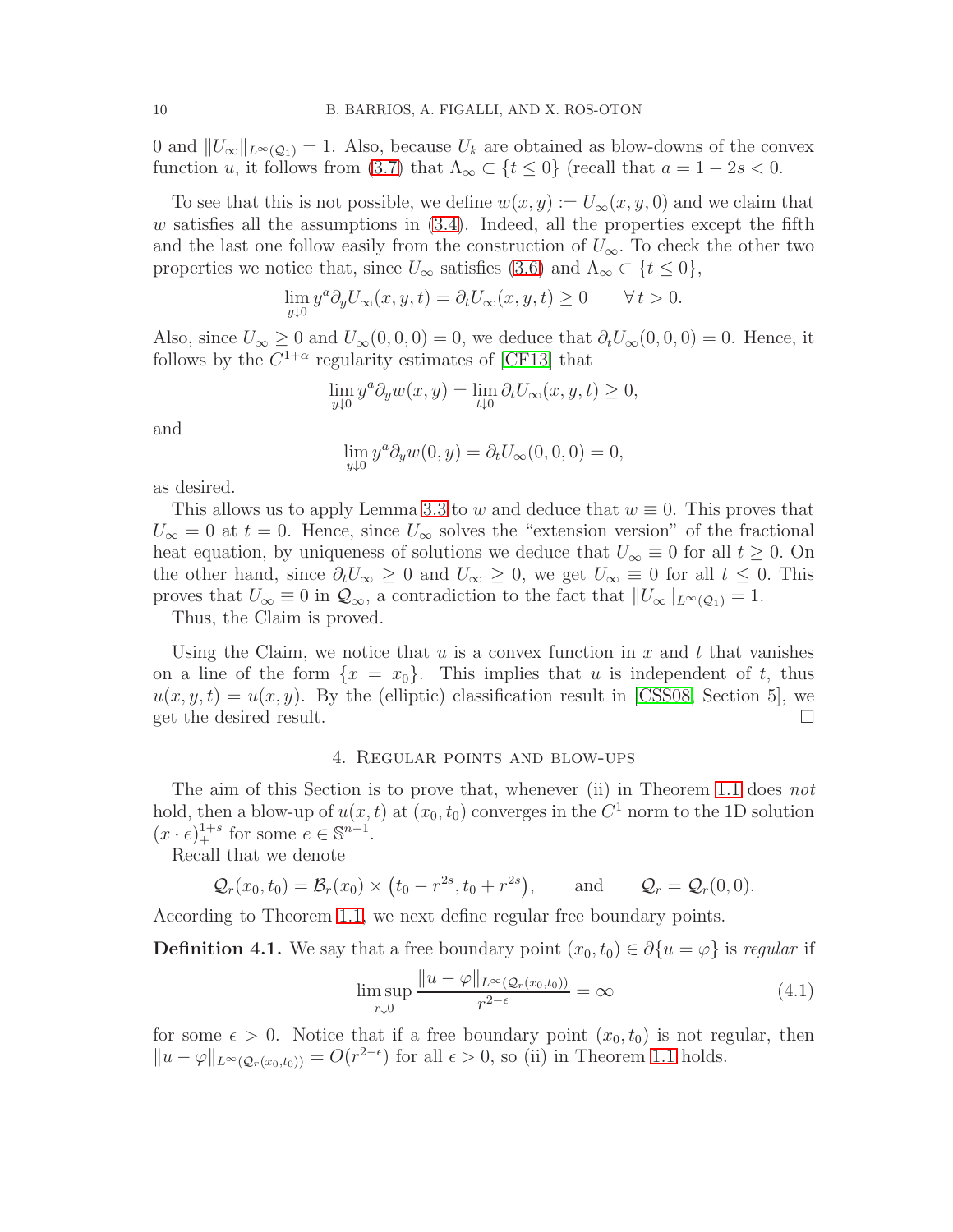The definition of *regular* free boundary point is qualitative. We will also need the following quantitative version.

**Definition 4.2.** Let  $\nu$  :  $(0, \infty) \rightarrow (0, \infty)$  be a nonincreasing function with

$$
\lim_{\rho \downarrow 0} \nu(\rho) = \infty.
$$

Given  $\epsilon > 0$ , we say that a free boundary point  $(x_0, t_0) \in \partial \{u = \varphi\}$  is *regular* with exponent  $\epsilon > 0$  and modulus  $\nu$  if

$$
\sup_{r\geq\rho} \frac{\|u-\varphi\|_{L^{\infty}(\mathcal{Q}_r(x_0,t_0))}}{r^{2-\epsilon}} \geq \nu(\rho). \tag{4.2}
$$

The main result of this section is the following. It states that at any regular free boundary point  $(x_0, t_0)$  there is a blow-up sequence that converges to  $(e \cdot x)_+^{1+s}$  for some  $e \in \mathbb{S}^{n-1}$ .

<span id="page-10-0"></span>**Proposition 4.3.** Let  $\varphi \in C^4(\mathbb{R}^n)$  be any obstacle satisfying [\(1.4\)](#page-2-2), and u be the *solution to* [\(1.3\)](#page-1-0), with  $s \in (\frac{1}{2})$  $\frac{1}{2}, 1$ .

*Assume that*  $(x_0, t_0)$  *is a regular free boundary point with exponent*  $\epsilon > 0$  *and modulus*  $\nu$ *. Then, given*  $\delta > 0$  *and*  $r_0 > 0$ *, there is* 

$$
r = r(\delta, \epsilon, \nu, r_0, n, s, \varphi) \in (0, r_0)
$$

*such that*  $||u - \varphi||_{L^{\infty}(\mathcal{Q}_r(x_0,t_0))} \geq \frac{1}{2}$  $\frac{1}{2}r^{2-\epsilon}$  and the rescaled function

$$
u_r(x, y, t) := \frac{(u - \varphi)(x_0 + rx, ry, t_0 + r^{2s}t)}{\|u - \varphi\|_{L^{\infty}(\mathcal{Q}_r(x_0, t_0))}}
$$

*satisfies*

$$
\left| u_r(x, y, t) - u_0(x \cdot e, y) \right| + \left| \nabla u_r - \nabla u_0 \right| + \left| \partial_t u_r \right| \le \delta \quad \text{in } \mathcal{Q}_1 \tag{4.3}
$$

*for some*  $e \in \mathbb{S}^{n-1}$ *. Here,*  $u_0 = u_0(x \cdot e, y)$  *is the unique global solution given by the classification Theorem [3.1.](#page-6-0)*

For this, we will need the following result, whose proof is essentially the same of the one of Lemma [3.2.](#page-6-1)

<span id="page-10-1"></span>**Lemma 4.4.** *Assume*  $w \in L^{\infty}(\mathcal{Q}_1)$  *satisfies*  $||w||_{L^{\infty}(\mathcal{Q}_1)} = 1$  *and, for some*  $\mu > 0$ *,* 

$$
\sup_{\rho \le r \le 1} \frac{\|w\|_{L^{\infty}(\mathcal{Q}_r)}}{r^{\mu}} \ge \nu(\rho) \to \infty \quad as \quad \rho \to 0.
$$

*Then, there is a sequence*  $r_k \downarrow 0$  *for which*  $||w||_{L^{\infty}(\mathcal{Q}_{r_k})} \geq \frac{1}{2}$  $rac{1}{2}r_k^{\mu}$  $\frac{\mu}{k}$ *, and for which the rescaled functions*

$$
w_k(x) = \frac{w(r_k x, r_k y, r_k^{2s} t)}{\|w\|_{L^{\infty}(\mathcal{Q}_{r_k})}}
$$

*satisfy*

$$
||w_k||_{L^{\infty}(\mathcal{Q}_R)} \le 2R^{\mu} \quad \text{for all } 1 \le R \le \frac{1}{r_k}.
$$

*Moreover,*  $1/k \le r_k \le (\nu(1/k))^{-1/\mu}$ .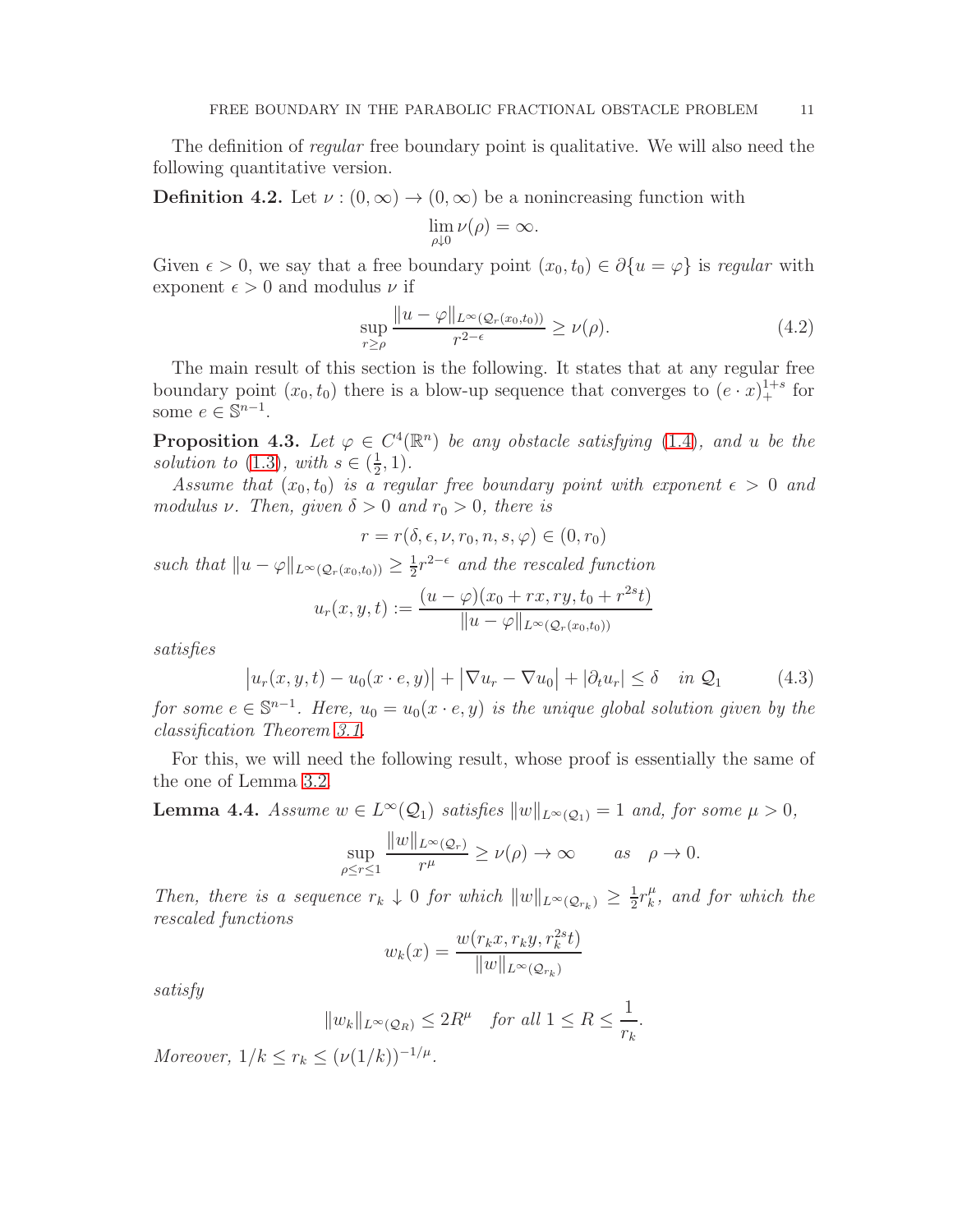*Proof.* Defining

$$
\theta(\rho) := \sup_{\rho \le r \le 1} r^{-\mu} ||w||_{L^{\infty}(\mathcal{Q}_r)},
$$

we note that  $\theta$  is nonincreasing and that, by our assumption,

$$
\theta(\rho) \ge \nu(\rho) \to \infty \quad \text{as} \quad \rho \downarrow 0.
$$

Hence, for every  $k \in \mathbb{N}$  it suffices to choose  $r_k \geq \frac{1}{k}$  $\frac{1}{k}$  such that

$$
(r_k)^{-\mu} ||w||_{L^{\infty}(\mathcal{Q}_{r_k})} \geq \frac{1}{2} \theta(1/k) \geq \frac{1}{2} \theta(r_k),
$$

and one concludes as in the proof of Lemma [3.2.](#page-6-1)  $\Box$ 

To prove Proposition [4.3](#page-10-0) we will also need the following result, that follows by compactness from Theorem [3.1.](#page-6-0)

<span id="page-11-4"></span>**Lemma 4.5.** *Given*  $\delta > 0$ *, there is* 

$$
\eta = \eta(\delta, \epsilon, n, s) > 0
$$

*such that the following statement holds: Let*  $v : Q_{1/\eta} \to \mathbb{R}$  *satisfy*  $v(0, 0) = 0$ ,  $\nabla v(0, 0) = 0$ ,

<span id="page-11-0"></span>
$$
\begin{cases}\n|L_a v| \le \eta & \text{in } \mathcal{Q}_{1/\eta} \cap \{y > 0\} \\
\min \{\partial_t v - \lim_{y \downarrow 0} y^{1-2s} \partial_y v, v\} = 0 & \text{on } \mathcal{Q}_{1/\eta} \cap \{y = 0\} \\
v_{\xi\xi} \ge -\eta & \text{on } \{y = 0\} \\
v \ge 0, \quad \partial_t v \ge 0 & \text{on } \{y = 0\}\n\end{cases}
$$
\n(4.4)

*with*

<span id="page-11-1"></span>
$$
||v||_{L^{\infty}(\mathcal{Q}_R)} \le R^{2-\epsilon} \quad \text{for all } 1 \le R \le 1/\eta,
$$
\n
$$
(4.5)
$$

*and*

<span id="page-11-2"></span>
$$
||v||_{L^{\infty}(\mathcal{Q}_1)} = 1.
$$
\n(4.6)

*Then,*

$$
|v(x, y, t) - u_0(x \cdot e, y)| + |\nabla v - \nabla u_0| + |\partial_t v| \le \delta \quad in \quad \mathcal{Q}_1
$$

*for some*  $e \in \mathbb{S}^{n-1}$ *.* 

*Proof.* The proof is by compactness and contradiction. Assume that for some  $\delta > 0$ we have sequences  $\eta_k \downarrow 0$  and  $v_k$  satisfying  $v_k(0, 0) = 0$ ,  $\nabla v_k(0, 0) = 0$ , [\(4.4\)](#page-11-0), [\(4.5\)](#page-11-1), [\(4.6\)](#page-11-2), but

<span id="page-11-3"></span>
$$
\left| v_k(x, y, t) - u_0(x \cdot e, y) \right| + \left| \nabla v_k - \nabla u_0 \right| + \left| \partial_t v_k \right| \ge \delta \quad \text{in} \quad \mathcal{Q}_1 \quad \text{for all } e \in \mathbb{S}^{n-1}. \tag{4.7}
$$

By the regularity estimates in [\[CF13\]](#page-28-2), we have

$$
||v_k||_{C_{x,t}^{1,\alpha}(\mathcal{Q}_R)} \leq C(R) \quad \text{for all } R \geq 1,
$$

with  $C(R)$  depending on R but independent of k. Thus, up to taking a subsequence, the functions  $v_k$  converge in  $C^1_{loc}$  to a function  $v_\infty$  that solves [\(3.1\)](#page-6-2), [\(3.2\)](#page-6-3), [\(4.6\)](#page-11-2),  $v_{\infty}(0, 0) = 0$  and  $\nabla v_{\infty}(0, 0) = 0$ .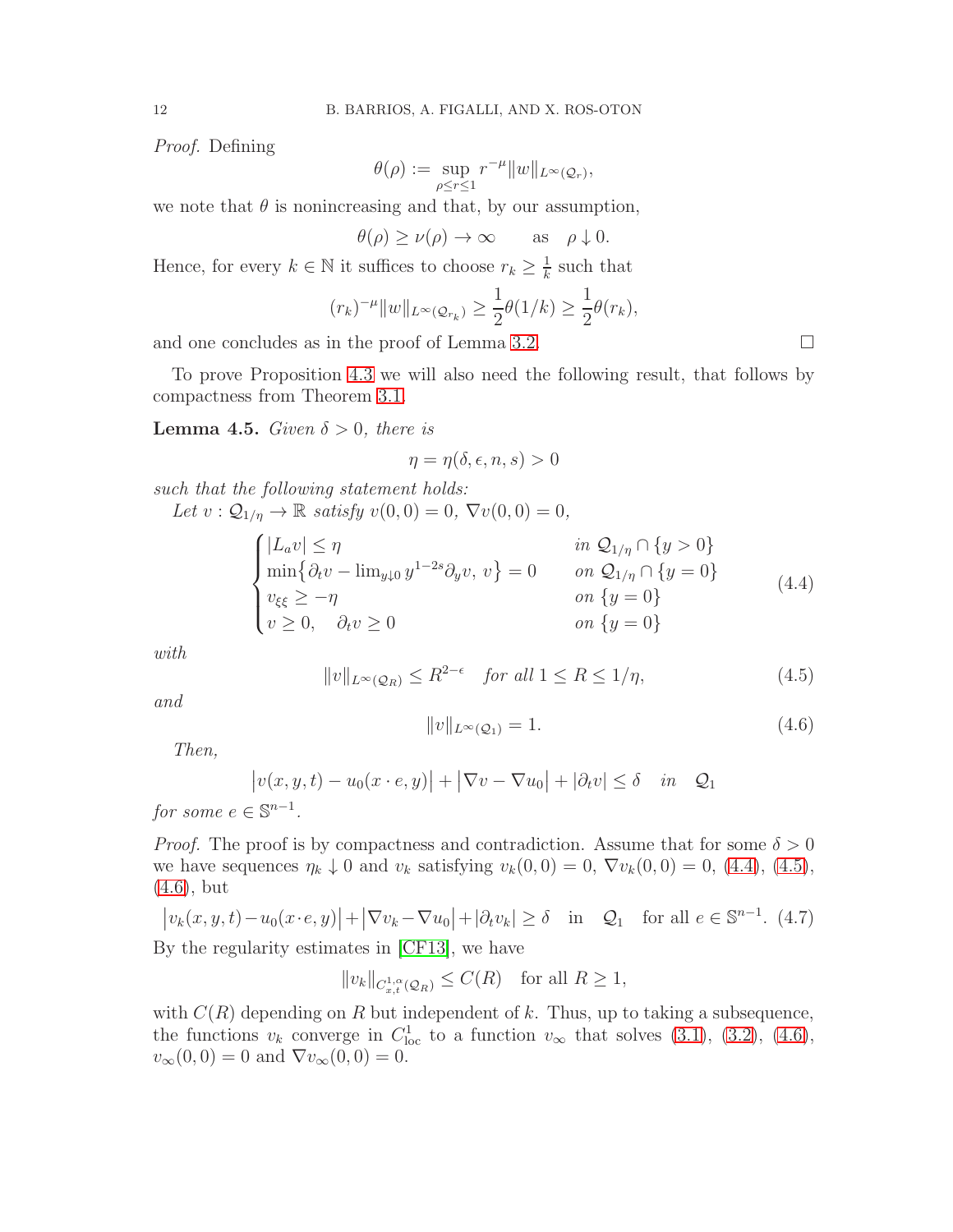Since  $||v_\infty||_{L^\infty(Q_1)} = 1$ , it follows by the classification result in Theorem [3.1](#page-6-0) that

$$
v_{\infty}(x, y, t) \equiv u_0(x \cdot e, y)
$$
, for some  $e \in \mathbb{S}^{n-1}$ .

This proves that  $v_k \to u_0(x \cdot e, y)$  in the  $C^1_{loc}$  norm, which contradicts [\(4.7\)](#page-11-3) for  $k$ large enough.

We can now prove Proposition [4.3.](#page-10-0)

*Proof of Proposition [4.3.](#page-10-0)* We may assume that  $||u-\varphi||_{L^{\infty}(\mathcal{Q}_{1}(x_{0},t_{0}))} = 1$ , and let v be given by  $(2.1)$ .

Let  $\eta = \eta(\delta, \epsilon, n, s) > 0$  be the constant given by Lemma [4.5,](#page-11-4) let  $r_k$  be the sequence given by Lemma [4.4](#page-10-1) with  $\mu = 2 - \epsilon$ , and set

$$
v_k(x, y, t) := \frac{v(x_0 + r_k x, r_k y, t_0 + r_k^{2s} t)}{\|v\|_{L^{\infty}(\mathcal{Q}_{r_k}(x_0, t_0))}}.
$$

Then, recalling  $(2.2)$  and  $(2.3)$ , the functions  $v_k$  satisfy

$$
\begin{cases}\nL_a v_k = g_k & \text{in } \{y > 0\} \\
\min \{\partial_t v_k - \lim_{y \downarrow 0} y^{1-2s} \partial_y v_k, v_k\} = 0 & \text{on } \{y = 0\} \\
v_k \ge 0, \quad \partial_t v_k \ge 0 & \text{on } \{y = 0\}\n\end{cases}
$$
\n(4.8)

with

$$
|g_k(x)| = \frac{(r_k)^2 |\Delta \varphi(x_0 + r_k x) - \Delta \varphi(x_0)|}{\|v\|_{L^{\infty}(\mathcal{Q}_{r_k}(x_0, t_0))}} \leq \frac{C(r_k)^2}{(r_k)^{2-\epsilon}} \leq C(r_k)^{\epsilon},
$$

with C depending only on  $\varphi$ .

Moreover, by Lemma [2.1,](#page-3-1) for any  $e \in \mathbb{S}^{n-1}$ 

$$
\partial_{ee}v_k(x,y,t) = \frac{(r_k)^2 \partial_{ee}v(r_kx, r_ky, r_k^{2s}t)}{\|v\|_{L^{\infty}(\mathcal{Q}_{r_k}(x_0,t_0))}} \geq -\hat{C}(r_k)^{\epsilon},
$$

and

$$
\partial_{tt}v_k(x,y,t) = \frac{(r_k)^{4s}\partial_{tt}v(r_kx,r_ky,r_k^{2s}t)}{\|v\|_{L^{\infty}(\mathcal{Q}_{r_k}(x_0,t_0))}} \geq -\hat{C}(r_k)^{4s+\epsilon-2} \geq -\hat{C}(r_k)^{\epsilon}.
$$

on  $\{y = 0\}$ . Similarly, for any  $\xi = \alpha e + \beta t$ , with  $|\alpha| + |\beta| = 1$ , we get

$$
\partial_{\xi\xi}v_k \geq -\hat{C}(r_k)^{\epsilon}
$$
 on  $\{y=0\}.$ 

Furthermore, we have

$$
||v_k||_{L^{\infty}(\mathcal{Q}_R)} \le R^{2-\epsilon} \quad \text{for all } 1 \le R \le 1/r_k,
$$
\n(4.9)

and

$$
||v_k||_{L^{\infty}(\mathcal{Q}_1)} = 1, \qquad v_k(0,0) = 0, \quad \nabla v_k(0,0) = 0.
$$
 (4.10)

Therefore, taking  $k$  large enough, by Lemma [4.5](#page-11-4) we obtain

$$
\left| v_k(x, y, t) - u_0(x \cdot e, y) \right| + \left| \nabla v_k - \nabla u_0 \right| + \left| \partial_t v_k \right| \le \delta \quad \text{in } \mathcal{Q}_1
$$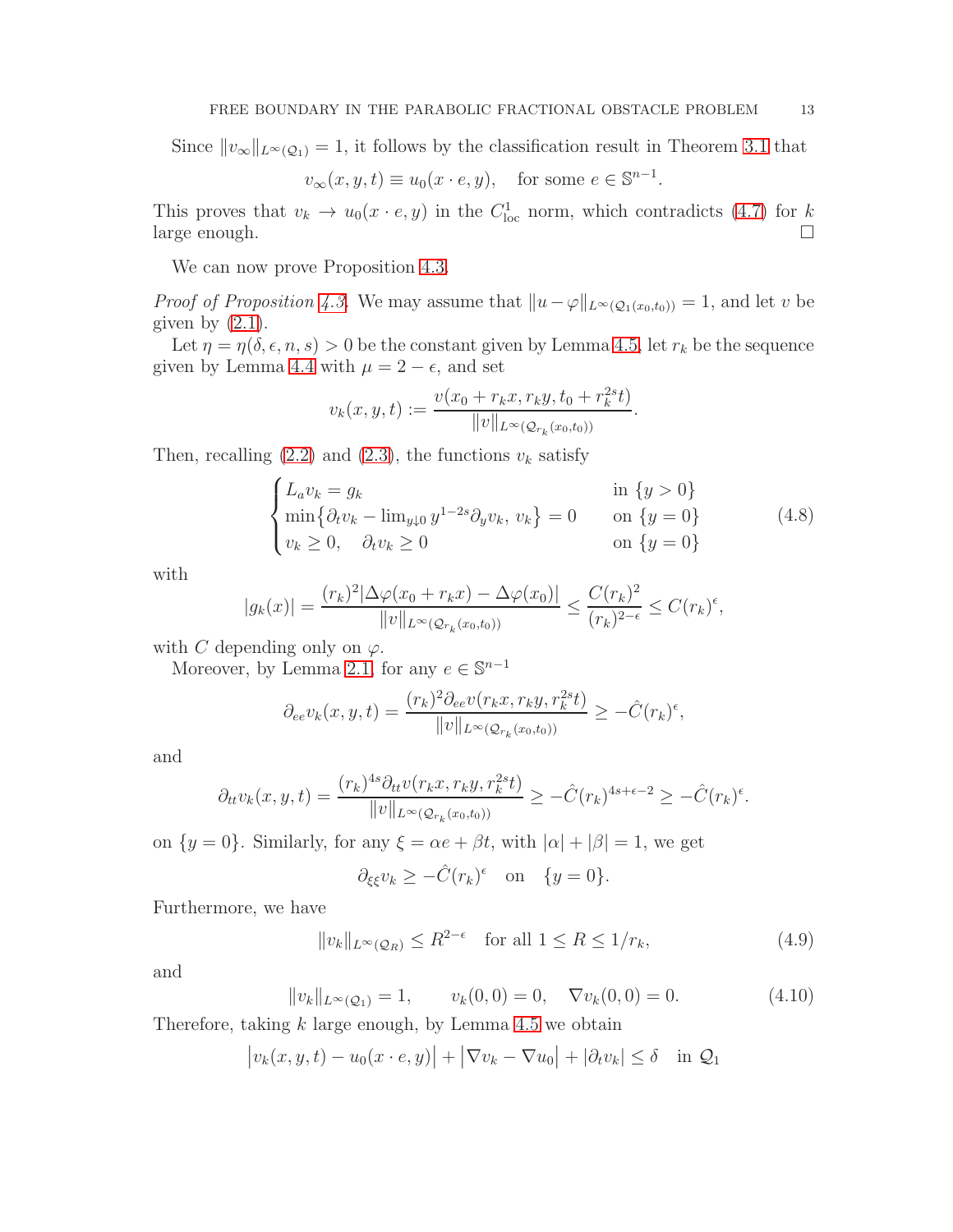for some  $e \in \mathbb{S}^{n-1}$ . Notice that, thanks to Lemma [4.4,](#page-10-1) it suffices to take k large enough so that

$$
(r_k)^{\epsilon} \le (\nu(1/k))^{-1/(2-\epsilon)} \le \eta,
$$

<span id="page-13-0"></span>where  $\eta$  is given by Lemma [4.5.](#page-11-4) In particular, the scaling parameter r can be taken depending only on  $\delta$ ,  $n$ ,  $s$ ,  $r_0$ ,  $\varphi$ ,  $\epsilon$ , and the modulus  $\nu$ .

#### 5. LIPSCHITZ REGULARITY OF THE FREE BOUNDARY IN  $x$  and  $t$

The aim of this Section is to prove the Lipschitz regularity in  $x$  of the free boundary in a neighborhood (in x and t) of any regular free boundary point  $(x_0, t_0)$ . In fact, the result gives also the  $C_x^1$  regularity of the free boundary at the point  $(x_0, t_0)$ .

Let be  $(x_0, t_0)$  a regular point of the free boundary. Along this section, v will denote the function defined in  $(2.1)$ . Recall that v satisfies  $(2.2)$ .

The main result of this section is the following.

<span id="page-13-1"></span>**Proposition 5.1.** *Assume that*  $(x_0, t_0)$  *is a regular free boundary point with exponent*  $\epsilon > 0$  *and modulus*  $\nu$ , *and let*  $\nu$  *be the function defined in* [\(2.1\)](#page-5-1)*. Then, there is*  $e \in \mathbb{S}^{n-1}$  such that for any  $\ell \in (0,1)$  there exists  $r > 0$  such that

<span id="page-13-2"></span>
$$
\partial_{e'} v \ge 0 \quad in \quad \mathcal{Q}_r(x_0, t_0), \quad \text{for all} \quad e' \in \mathbb{S}^{n-1} \text{ with } e' \cdot e \ge \frac{\ell}{\sqrt{1 + \ell^2}}. \tag{5.1}
$$

*Moreover, we have*

<span id="page-13-7"></span>
$$
\partial_{e'} v \ge \frac{1}{8} |\nabla_x v| \quad \text{in} \quad \mathcal{Q}_r(x_0, t_0), \quad \text{for all} \quad e' \in \mathbb{S}^{n-1} \text{ with } e' \cdot e \ge \frac{1}{2}. \tag{5.2}
$$

*Furthermore, given*  $\eta > 0$  *and*  $\kappa > 0$ *, the radius*  $r > 0$  *can be taken such that the rescaled function*

<span id="page-13-4"></span>
$$
v_r(x, y, t) = \frac{v(x_0 + rx, ry, t_0 + r^{2s}t)}{\|v\|_{L^{\infty}(\mathcal{Q}_r(x_0, t_0))}}
$$
(5.3)

*satisfies*

<span id="page-13-3"></span>
$$
0 < \gamma \, \partial_e v_r \leq \partial_t v_r \leq \kappa \, \partial_e v_r \quad \text{in} \quad \mathcal{Q}_1,\tag{5.4}
$$

*and*

<span id="page-13-5"></span>
$$
\partial_e v_r \ge c_1 > 0 \quad in \quad \mathcal{Q}_1 \cap \{(x - x_0) \cdot e \ge \eta\},\tag{5.5}
$$

<span id="page-13-6"></span>
$$
\partial_e v_r \ge c_2 y^{2s} \quad in \quad \mathcal{Q}_1. \tag{5.6}
$$

*Here, the constant*  $r > 0$  *depends only on*  $\ell$ ,  $\kappa$ ,  $\eta$ ,  $\nu$ ,  $n$ , and  $s$ ; the constant  $c_1 > 0$ *depends only on*  $\ell$ *,*  $\eta$ *,*  $\nu$ *,*  $n$ *, and s; the constant*  $c_2 > 0$  *depends only on*  $\ell$ *,*  $\nu$ *,*  $n$ *, and s*; and the constant  $\gamma > 0$  depends on u and the free boundary point  $(x_0, t_0)$ .

As a direct consequence of Proposition [5.1,](#page-13-1) we find the following.

<span id="page-13-8"></span>Corollary 5.2. Let  $\varphi \in C^4(\mathbb{R}^n)$  be any obstacle satisfying [\(1.4\)](#page-2-2), and u be the *solution to* [\(1.3\)](#page-1-0)*, with*  $s \in (\frac{1}{2})$  $(\frac{1}{2}, 1)$ . Assume that  $(x_0, t_0)$  is a regular free boundary *point with exponent*  $\epsilon > 0$  *and modulus*  $\nu$ *.*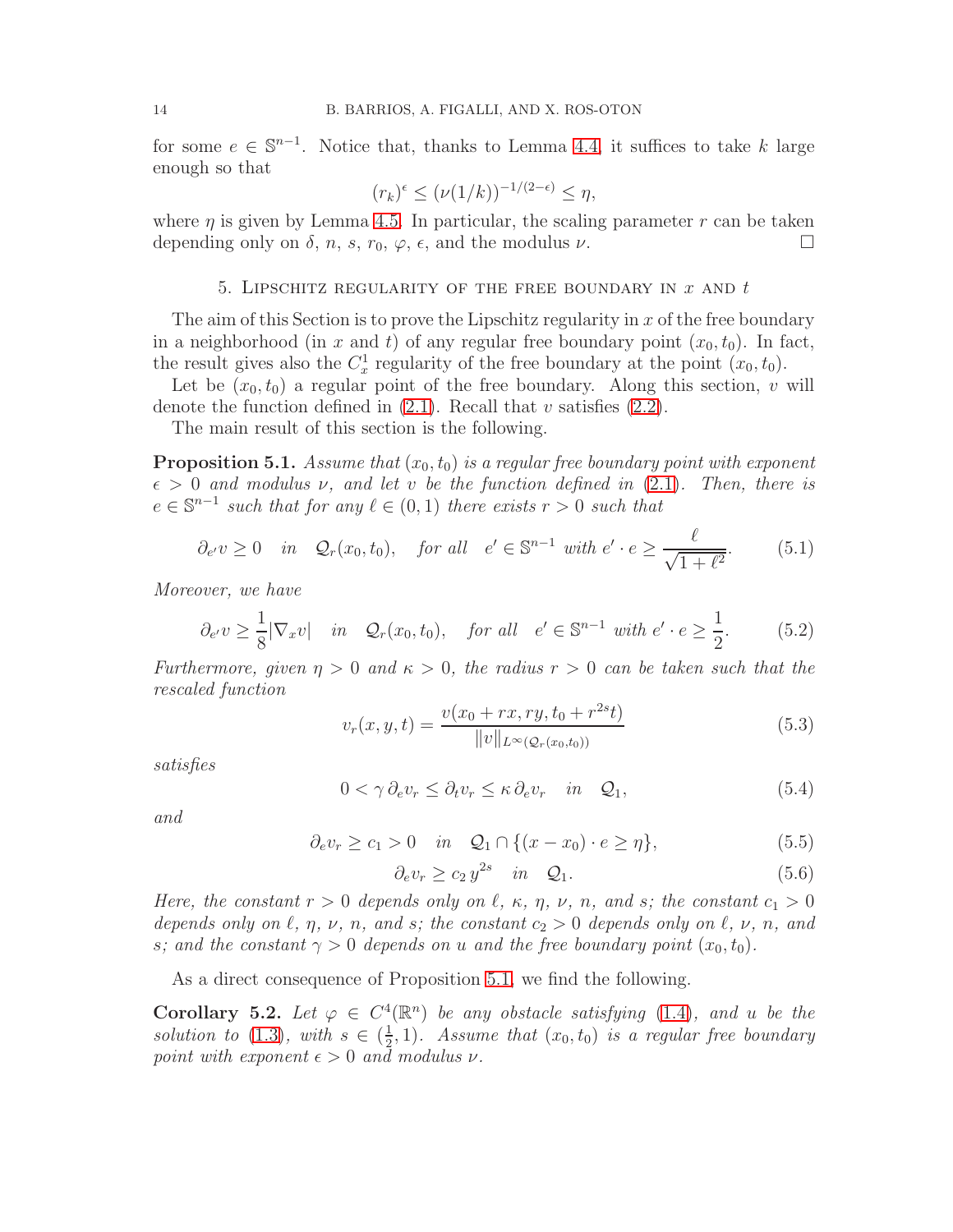*Then, there is*  $r > 0$  *such that the free boundary is Lipschitz in* x and t *in*  $Q_r(x_0, t_0)$ . More precisely, after a rotation in the x-variables, we have

$$
\partial \{u(x,t) = \varphi(x)\} \cap Q_r(x_0, t_0) \equiv \{x_n = G(x', t)\} \cap Q_r(x_0, t_0),
$$

*where*  $x = (x', x_n) \in \mathbb{R}^{n-1} \times \mathbb{R}$ , and  $G : \mathbb{R}^{n-1} \times \mathbb{R} \to \mathbb{R}$  is Lipschitz.

Furthermore, the free boundary is  $C^1$  in x at the point  $(x_0, t_0)$ , in the sense that *for any*  $\ell > 0$  *there exists*  $r = r(\ell, \epsilon, \nu, n, s) > 0$  *such that* 

$$
[G]_{\text{Lip}_x(Q_r(x_0,t_0))} \leq \ell.
$$

*Proof.* The result follows from Proposition [5.1.](#page-13-1) Indeed,  $(5.1)$  implies that the level sets of the function  $u - \varphi$  are  $\ell$ -Lipschitz in x, while [\(5.4\)](#page-13-3) implies that the level sets of the function  $u - \varphi$  are uniformly Lipschitz in t. of the function  $u - \varphi$  are uniformly Lipschitz in t.

To prove Proposition [5.1](#page-13-1) we will need the following parabolic version of [\[CSS08,](#page-28-4) Lemma 7.2].

<span id="page-14-1"></span>**Lemma 5.3.** Let be  $\Gamma \subseteq Q_1 \subseteq \mathbb{R}^n \times [0,T]$ , set  $c_{n,a} := \min \left\{ \frac{1}{8} \right\}$ 8  $\sqrt{s(1+a)}$  $\frac{\overline{+a}}{n}, \left(\frac{\sqrt{s}}{8}\right)$  $\frac{\sqrt{s}}{8}$ <sup> $\Big\}^{1/s}$ </sup> $\Big\},$ and let  $h: \mathcal{Q}_1 \to \mathbb{R}$  be a continuous function satisfying the following properties for *some positive constants*  $\gamma$ *, c*<sub>0</sub>*, and*  $\theta$ *:* 

 $(H1)$   $|L_a h| \leq \gamma y^a$  in  $Q_1 \cap \{y > 0\}.$ (H2)  $\lim_{y\downarrow 0} y^a \partial_y h = \partial_t h$  *in*  $Q_1 \setminus \Gamma$ . (H3)  $h \geq 0$  *on*  $\Gamma$ . (H4)  $h > -\theta$  on  $\mathcal{Q}_1 \cap \{0 < y < c_{n,a}\}.$ (H5)  $h \geq c_0$  *on*  $\mathcal{Q}_1 \cap \{y \geq c_{n,a}\}.$ *If*  $\gamma \leq c_0$  *and*  $\theta \leq \frac{s c_0}{64}$ *, then* 

<span id="page-14-0"></span>
$$
h \ge c_0 y^{2s} \text{ in } \mathcal{Q}_{1/2}. \tag{5.7}
$$

*Proof.* We prove [\(5.7\)](#page-14-0) by contradiction. Hence, we suppose there exists  $(x_0, y_0, t_0) \in$  $\mathcal{Q}_{1/2}$  such that  $h(x_0, y_0, t_0) < c_0 y_0^{2s}$ . Notice that, thanks to (H5),  $y_0 < c_{n,a}$ . Hence, we define

$$
\mathcal{Q} := \left\{ (x, y, t) : |x - x_0| < \frac{1}{4}, \quad t_0 - \frac{1}{4} < t < t_0, \quad 0 < y < c_{n, a} \right\},
$$

we consider the a-harmonic polynomial  $P$  given by

$$
P(x, y, t) := |x - x_0|^2 + 2s(t_0 - t) - \frac{n}{a + 1}y^2 - y^{2s},
$$

and we set

$$
w(x, y, t) := h(x, y, t) + \tau P(x, y, t) - \frac{\gamma}{2(a+1)} y^2,
$$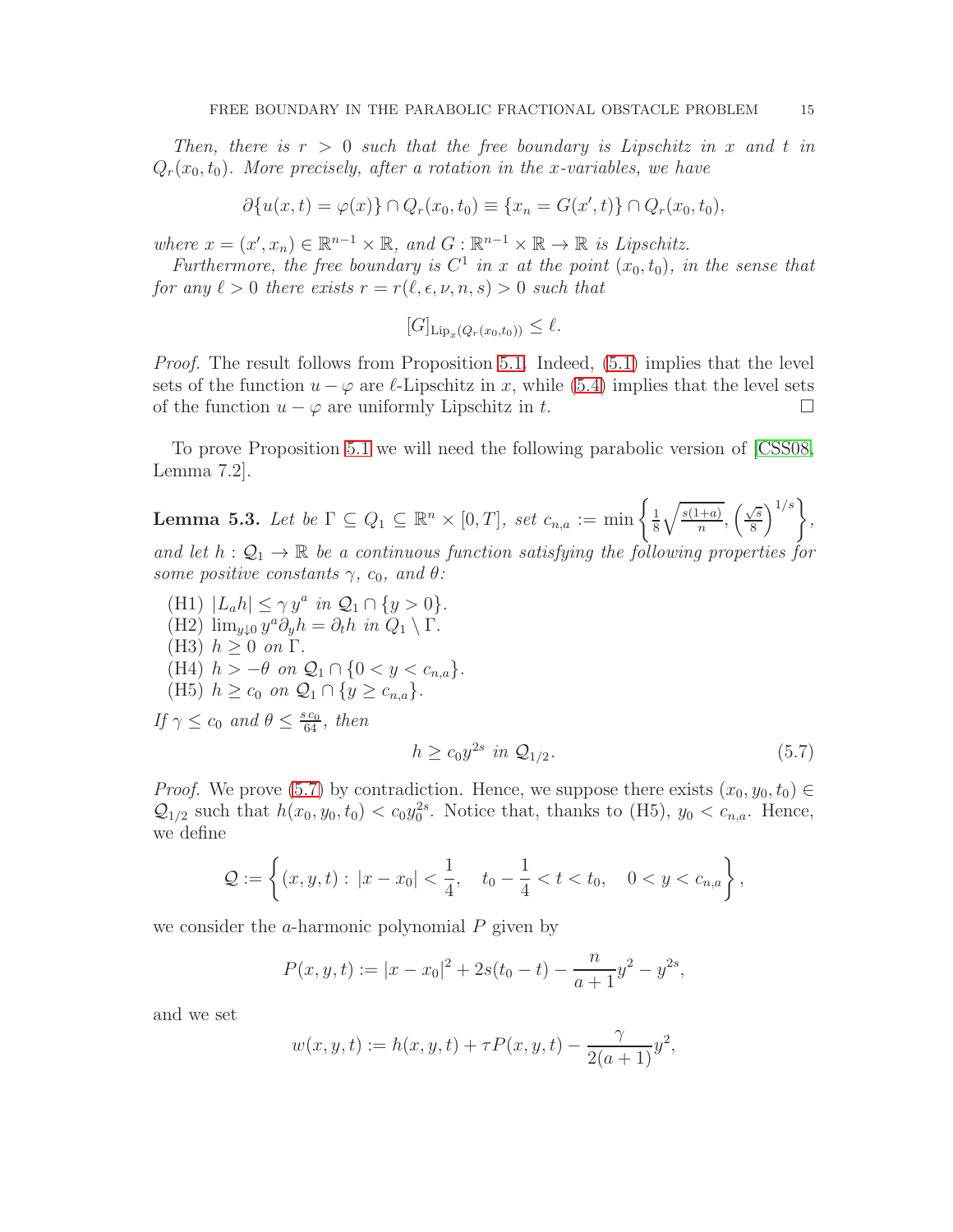where  $\gamma > 0$  is as in (H1). Then, thanks to (H1)-(H3), since  $a = 1 - 2s$  and  $\partial_t P = \lim_{y \downarrow 0} y^a \partial_y P$ , we have that

<span id="page-15-0"></span>
$$
\begin{cases}\nL_a w = L_a h - \gamma y^a \le 0 & \text{in } \mathcal{Q} \\
w \ge \tau P > 0 & \text{on } \Gamma \\
\lim_{y \downarrow 0} y^a \partial_y w = \partial_t w & \text{in } (\mathcal{Q} \cap \{y = 0\}) \setminus \Gamma \\
w(x_0, y_0, t_0) \le h(x_0, y_0, t_0) - \tau y_0^{2s} < 0.\n\end{cases}
$$
\n(5.8)

Since  $(x_0, y_0, t_0) \in \mathcal{Q}$ , it follows by the maximum principle that w must have a negative minimum at some point  $(x_1, y_1, t_1)$  that belongs to the parabolic boundary  $\partial_P \mathcal{Q}$  of  $\mathcal{Q}$ . Moreover, by the second and third equations in [\(5.8\)](#page-15-0), we deduce that  $w(x, 0, t)$  can attain its minimum only on the parabolic boundary of  $\mathcal{Q} \cap \{y = 0\}.$ Therefore, we deduce that  $(x_1, y_1, t_1) \in \overline{\partial_P \mathcal{Q} \cap \{y > 0\}}$ .

We now study now the sign of the function w in each part of  $\overline{\partial_P \mathcal{Q} \cap \{y > 0\}}$  to get a contradiction. Notice that, with our choice of  $c_{n,a}$ ,

<span id="page-15-1"></span>
$$
\frac{n}{a+1}y^2 + y^{2s} \le \frac{s}{64} + \frac{s}{64} = \frac{s}{32} \qquad \forall y \in [0, c_{n,a}]
$$
\n(5.9)

- If  $y = c_{n,a}$ , it follows by (H5) and [\(5.9\)](#page-15-1) that

$$
w \ge c_0 - \frac{s c_0}{32} - \frac{s \gamma}{128n} > 0,
$$
\n(5.10)

provided  $\gamma \leq c_0$ .

- If  $|x-x_0|=1/4$  and  $y\in[0,c_{n,a}]$ , then it follows by (H4) and [\(5.9\)](#page-15-1) that

$$
w \ge -\theta + c_0 \left(\frac{1}{16} - \frac{s}{32}\right) - \frac{s\,\gamma}{128n} > 0\tag{5.11}
$$

 $\Box$ 

provided  $\gamma \leq c_0$  and  $\theta \leq \frac{c_0}{64}$ .

- If  $t = t_0 - 1/4$ , using again (H5) we obtain that

$$
w \ge -\theta + c_0 \left(\frac{s}{2} - \frac{s}{32}\right) - \frac{s\,\gamma}{128n} > 0
$$

provided  $\gamma \leq c_0$  and  $\theta \leq \frac{s c_0}{4}$ 

Hence, if  $\gamma \leq c_0$  and  $\theta \leq \frac{s_{c_0}}{64}$ , this shows the desired contradiction provided  $\gamma \leq c_0$ and  $\theta \leq \frac{s c_0}{64}$ , concluding the proof.

We now prove Proposition [5.1.](#page-13-1)

*Proof of Proposition [5.1.](#page-13-1)* Given  $\eta > 0$  and  $\kappa > 0$ , fix  $\delta \in (0, \eta^s)$ .

Consider the rescaled function  $v_r$  defined in [\(5.3\)](#page-13-4) where  $r > 0$  is given by Propo-sition [4.3](#page-10-0) and v is defined in [\(2.1\)](#page-5-1). Thus, it follows that for some  $e \in \mathbb{S}^{n-1}$ 

$$
|\nabla v_r(x, y, t) - \nabla u_0(x, y)| + |\partial_t v_r(x, y, t)| \le \delta \quad \text{in } \mathcal{Q}_1.
$$

Let us fix consider  $\ell > 0$  small and  $e' \in \mathbb{S}^{n-1}$  such that

$$
e' \cdot e \ge \frac{\ell}{\sqrt{1 + \ell^2}} \ge \frac{\ell}{2}.
$$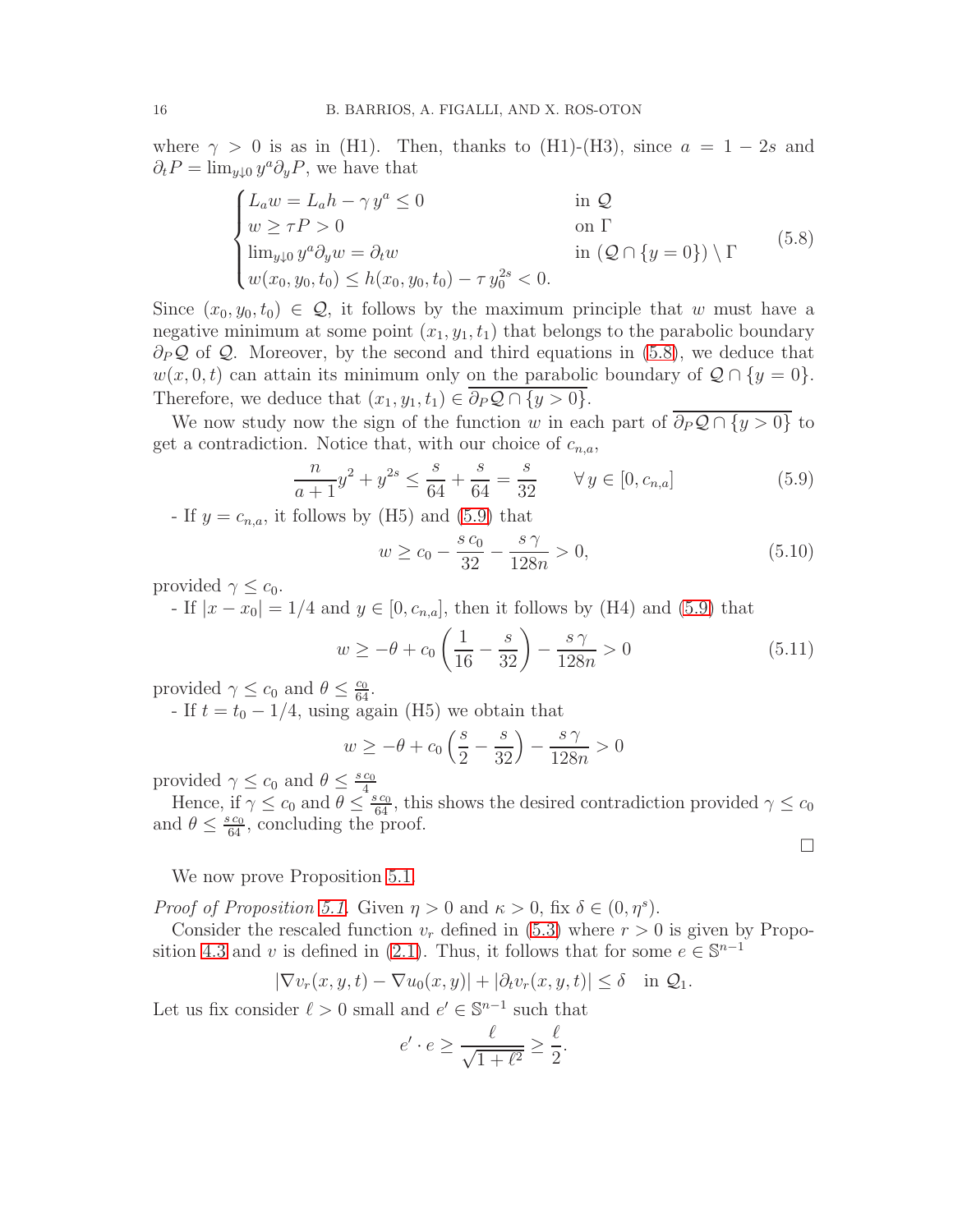Then,

<span id="page-16-1"></span>
$$
\partial_{e'} v_r \ge \partial_{e'} u_0 - \delta, \quad \kappa \partial_{e'} v_r - \partial_t v_r \ge \kappa \partial_{e'} u_0 - \delta \quad \text{in } \mathcal{Q}_1. \tag{5.12}
$$

In particular we get that

 $\partial_e v_r \ge ((x - x_0) \cdot e)_+^s - \delta \ge \eta^s - \delta \quad \text{in} \quad \mathcal{Q}_1 \cap \{(x - x_0) \cdot e \ge \eta\},\$ thus [\(5.5\)](#page-13-5) is satisfied with  $c_1 := \eta^s - \delta > 0$ .

Denoting by  $C_r := ||v||_{L^{\infty}(\mathcal{Q}_r(x_0,t_0))}$ , it follows by Proposition [4.3](#page-10-0) that

<span id="page-16-2"></span>
$$
C_r \ge \frac{1}{2}r^{2-\epsilon} \tag{5.13}
$$

where  $\epsilon > 0$ . Moreover

$$
L_a v_r = \frac{r^{2-a}}{C_r} (L_a v)(x_0 + rx, ry, t_0 + r^{2s}t).
$$

Also, recalling [\(2.2\)](#page-5-2) and that  $1 - a = 2s$ , we see that on the set  $\{v_r(x, 0, t) > 0\}$  it holds

$$
\lim_{y \downarrow 0} y^a \partial_y v_r = \frac{r}{C_r} \lim_{y \downarrow 0} (y^a (\partial_y v)(x_0 + rx, ry, t_0 + r^{2s} t))
$$
  
= 
$$
\frac{r^{1-a}}{C_r} \partial_t v(x_0 + rx, ry, t_0 + r^{2s} t)
$$
  
= 
$$
\partial_t v_r(x, y, t).
$$

Hence, we have proved that

<span id="page-16-0"></span>
$$
\begin{cases}\nL_a v_r = \frac{r^2}{C_r} y^a g(x_0 + rx) & \text{in } \mathbb{R}_+^{n+1} \times [0, T] \setminus \{v_r(x, 0, t) = 0\}, \\
v_r \ge 0, & \text{on } \{y = 0\}, \\
\lim_{y \downarrow 0} y^a \partial_y v_r = \partial_t v_r & \text{on } \{v_r(x, 0, t) > 0\}, \\
v(x, 0, 0) = 0.\n\end{cases}
$$
\n(5.14)

Reducing the size of  $\eta$  if needed and taking  $\delta$  sufficiently small, we can take the partial derivative  $\partial_{e'}$  (resp.  $\kappa \partial_{e'} - \partial_t$ ) in [\(5.14\)](#page-16-0), and using [\(2.3\)](#page-5-3), [\(5.12\)](#page-16-1), [\(5.13\)](#page-16-2), and Lemma [5.3,](#page-14-1) we deduce that

<span id="page-16-3"></span>
$$
\partial_{e'} v_r \ge c_2 y^{2s} \qquad \text{(resp.} \qquad \kappa \partial_{e'} v_r - \partial_t v_r \ge c_2 y^{2s} \text{)} \qquad \text{in } \mathcal{Q}_{1/2} \tag{5.15}
$$

provided  $\delta$  is sufficiently small. In particular, this proves [\(5.6\)](#page-13-6) and the last inequality in [\(5.4\)](#page-13-3). Moreover, using that  $v_r$  is a rescaling of  $v$ , [\(5.15\)](#page-16-3) implies that

$$
\partial_{e'} v \ge 0 \quad \text{in} \quad \mathcal{Q}_{r/2}(x_0, t_0),
$$

so [\(5.1\)](#page-13-2) follows (up to replace r by  $r/2$ ).

We next prove [\(5.2\)](#page-13-7). For that, let  $\theta \in \mathbb{S}^{n-1}$ . Since by Proposition [4.3](#page-10-0)

$$
|2\partial_e v_r - \partial_\theta v_r - 2\partial_e u_0 - \partial_\theta u_0| \le 3\delta,
$$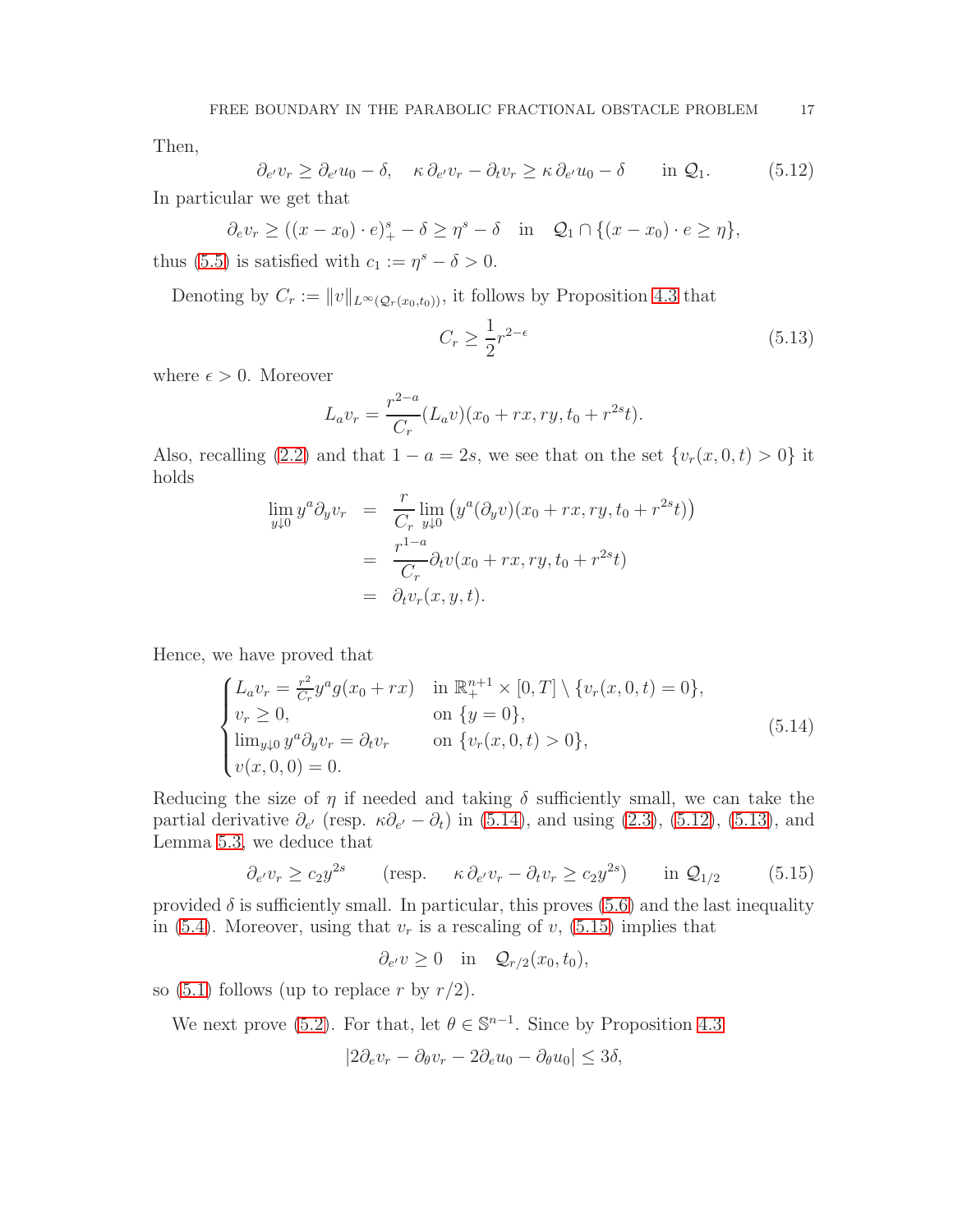applying as before the Lemma [5.3](#page-14-1) to  $2\partial_e v_r - \partial_\theta v_r$ , we conclude that

 $2\partial_e v_r \geq \partial_\theta v_r$  for any direction  $\theta \in \mathbb{S}^{n-1}$ ,

therefore

<span id="page-17-0"></span>
$$
2\partial_e v_r \ge |\nabla_x v_r| \qquad \text{in } \mathcal{Q}_{1/2}.\tag{5.16}
$$

On the other hand, since we also have

$$
|4\partial_{e'}v_r - \partial_{e}v_r - 4\partial_{e'}u_0 - \partial_{e}u_0| \le 5\delta,
$$

we can also apply Lemma [5.3](#page-14-1) to  $4\partial_{e'}v_r - \partial_{e}v_r$  for any vector  $e' \in \mathbb{S}^{n-1}$  with  $e' \cdot e \geq 1/2$ to get

<span id="page-17-1"></span>
$$
4\partial_{e'}v_r \ge \partial_e v_r \qquad \text{in } \mathcal{Q}_{1/2}.\tag{5.17}
$$

Hence, it follows by  $(5.16)$  and  $(5.17)$  that

$$
\partial_{e'} v_r \ge \frac{1}{8} |\nabla_x v_r|
$$
, for any  $e' \cdot e \ge 1/2$ ,

which yields  $(5.2)$  with  $r/2$  in place of r.

Finally, we prove the first inequality in [\(5.4\)](#page-13-3). For this we simply notice that, since  $\partial_t v_r > 0$  in  $\{v_r > 0\}$  (by the strong maximum principle), there exists  $c > 0$  such that

$$
\partial_t v_r \ge c > 0 \qquad \text{in } \mathcal{Q}_1 \cap \{x \cdot e \ge c_{n,a}\},
$$

where  $c_{n,a}$  is defined in Lemma [5.3.](#page-14-1) Thus

$$
\partial_t v_r - \gamma \partial_e v_r \ge c/2 \qquad \text{in } \mathcal{Q}_1 \cap \{x \cdot e \ge c_{n,a}\},
$$

provided that  $\gamma > 0$  is small enough, and we conclude that  $\partial_t v_r \geq \gamma \partial_e v_r$  in  $\mathcal{Q}_{1/2}$  as  $\Box$ 

To finish this section, we prove higher regularity in time for the solution  $u$  at any regular point.

<span id="page-17-3"></span>**Proposition 5.4.** Let  $\varphi$  *be an obstacle satisfying* [\(1.4\)](#page-2-2)*, let u be the solution of* [\(1.3\)](#page-1-0) *with*  $s \in \left(\frac{1}{2}\right)$  $(\frac{1}{2}, 1)$ , and let  $(x_0, t_0)$  be a regular free boundary point with exponent  $\epsilon > 0$ *and modulus* ν*. Then*

$$
\|\partial_t u\|_{C^s_{x,t}(Q_r(x_0,t_0))} + \|\nabla u\|_{C^s_{x,t}(Q_r(x_0,t_0))} \leq C,
$$

*where* C and  $r > 0$  depend only on n, s,  $\epsilon$ , and  $\nu$ .

*Proof.* Let  $v = u - \varphi$ . By the results of [\[CF13\]](#page-28-2), we know that

$$
\|\nabla u\|_{C^s(\mathbb{R}^n)} \leq C.
$$

Notice that, since  $\varphi$  is independent of t, it is enough to prove the desired regularity of v. For that purpose, note that by Corollary  $5.2$  the free boundary is Lipschitz in x and t. Hence, by [\(5.4\)](#page-13-3) and the optimal  $C_x^{1+s}$  regularity of solutions in space established in [\[CF13\]](#page-28-2) we get that

<span id="page-17-2"></span>
$$
0 < \partial_t v < C \partial_e v \leq C \, d_x^s \leq C \, d_p^s \qquad \text{in } Q_r(x_0, t_0), \tag{5.18}
$$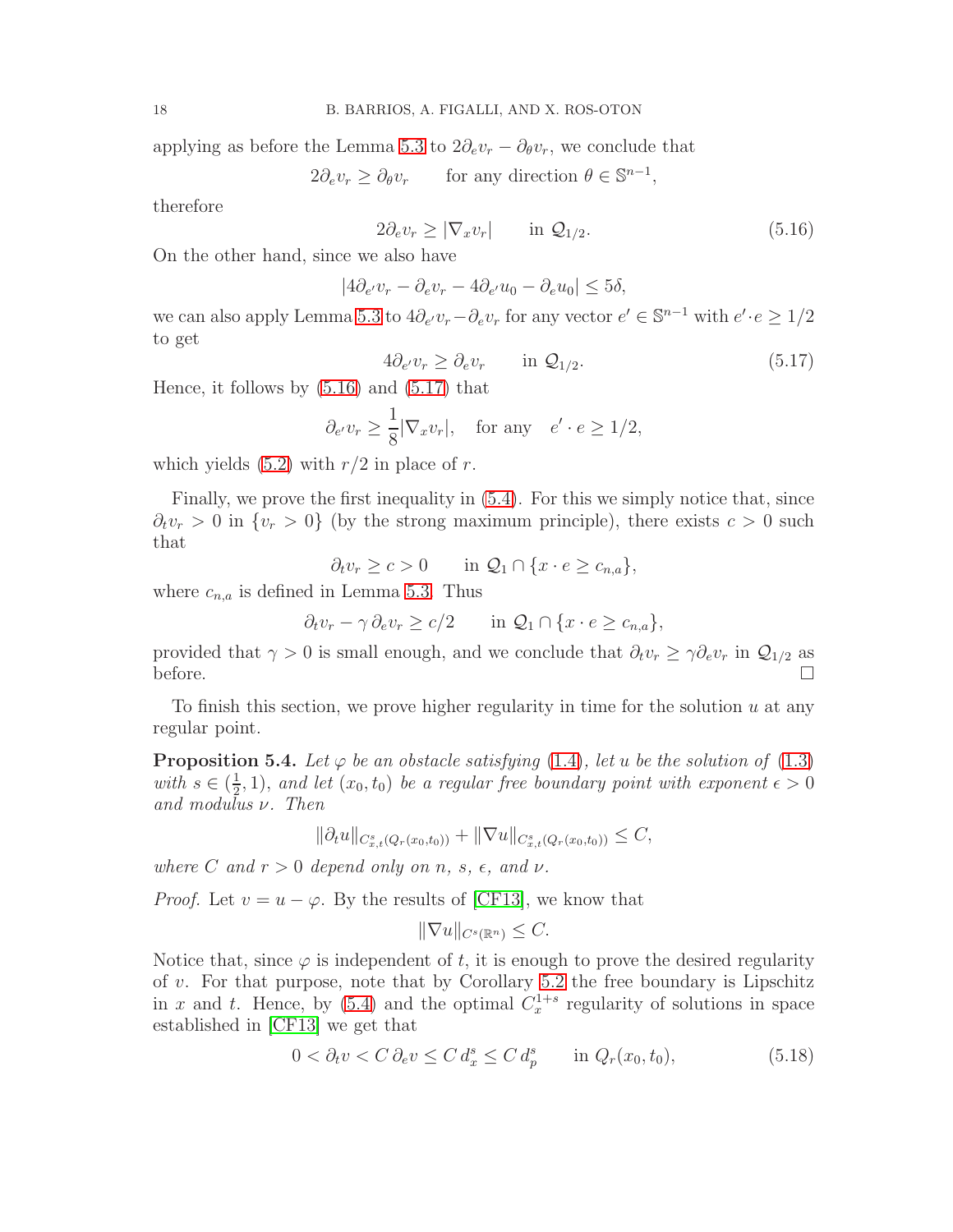where  $d_x(x,t) := \text{dist}(x, \{v(\cdot, t) = 0\})$  denotes the Euclidean distance in  $\mathbb{R}^n \times \{t\}$  to the free boundary, and  $d_p$  the parabolic one in  $\mathbb{R}^n \times \mathbb{R}$ .

Let  $(\bar{x},\bar{t})$  be any point in  $\{v > 0\} \cap Q_r(x_0,t_0)$ , set  $R := d_p(\bar{x},\bar{t})/2 > 0$ , and define  $w(x,t) := \partial_t v(x_0 + R(x - x_0), t_0 + R^{2s}(t - t_0)).$ 

Fix  $e \in \mathbb{S}^{n-1}$ . By [\(5.18\)](#page-17-2) and interior regularity estimates for the fractional heat equation (see for example [\[FR15,](#page-28-14) Theorem 1.3] or [\[S14,](#page-28-15) Theorem 2.2]), it follows that

$$
\sup_{t \in [-1/2,0]} [w]_{C_x^1(B_{1/2})} \le C R^s \quad \text{and} \quad \sup_{t \in [-1/2,0]} [w]_{C_x^s(B_{1/2})} \le C R^s.
$$

Therefore the previous inequalities imply that

$$
\sup_{t \in (t_0 - \frac{R^{2s}}{2}, t_0]} \|\nabla \partial_t v\|_{L^{\infty}(B_{R/2}(x_0))} \leq C d_p(\bar{x}, \bar{t})^{s-1}, \quad \sup_{t \in (t_0 - \frac{R^{2s}}{2}, t_0]} \|\partial_t v\|_{C_x^s(B_{R/2}(x_0))} \leq C.
$$

Since this can be done for any  $(\bar{x}, \bar{t}) \in \{v > 0\} \cap Q_r(x_0, t_0)$ , and using again that (thanks to the Lipschitz regularity of the free boundary)  $d_x$  and  $d_p$  are comparable, we deduce that

<span id="page-18-0"></span>
$$
|\nabla \partial_t v| \le C_1 d_x^{s-1} \quad \text{in} \quad Q_r(x_0, t_0), \quad \text{and} \quad ||\partial_t v||_{C_x^s(Q_r(x_0, t_0))} \le C. \tag{5.19}
$$

Now, by [\(5.18\)](#page-17-2) and [\(5.19\)](#page-18-0) we have that, for any  $e \in \mathbb{S}^{n-1}$ ,

$$
|(\partial_e v)^{1-s} (\partial_{te} v)^s| \le C.
$$

The previous inequality implies that

$$
|\partial_t(\partial_e v)^{\frac{1}{s}}| \leq C,
$$

that is,  $(\partial_e v)^{\frac{1}{s}} \in \text{Lip}_t$ , which yields in particular that

$$
\|\nabla v\|_{C^s_{x,t}(Q_r(x_0,t_0))} \le C. \tag{5.20}
$$

Recalling that  $\partial_t v$  and  $\nabla v$  vanish on the contact set, the previous inequality combined with [\(5.4\)](#page-13-3) implies that

<span id="page-18-1"></span>
$$
|\partial_t v(x_1, t_1 + \tau) - \partial_t v(x_1, t_1)| \le C_0 |\tau|^s \tag{5.21}
$$

for all points  $(x_1, t_1)$  in  $\{v = 0\} \cap Q_{r/2}(x_0, t_0)$  and any  $\tau \in (0, r/2)$ .

We now prove that [\(5.21\)](#page-18-1) yields  $\partial_t v \in C_t^s(Q_{r/8}(x_0, t_0))$ . First, recall that  $\partial_{tt} v \geq$  $-\hat{C}$  by Lemma [2.1.](#page-3-1) Hence, if  $\psi \in C_c^{\infty}(Q_{2r}(x_0,t_0))$  is a nonnegative function with  $\psi \equiv 1$  in  $Q_r(x_0, t_0)$ , we have

$$
\int_{Q_r(x_0,t_0)} (\partial_{tt}v + \hat{C}) dx dt \le \int_{Q_r(x_0,t_0)} (\partial_{tt}v + \hat{C}) \psi dx dt
$$
  
= 
$$
\int_{Q_{2r}(x_0,t_0)} (v \partial_{tt} \psi + \hat{C} \psi) dx dt \le C.
$$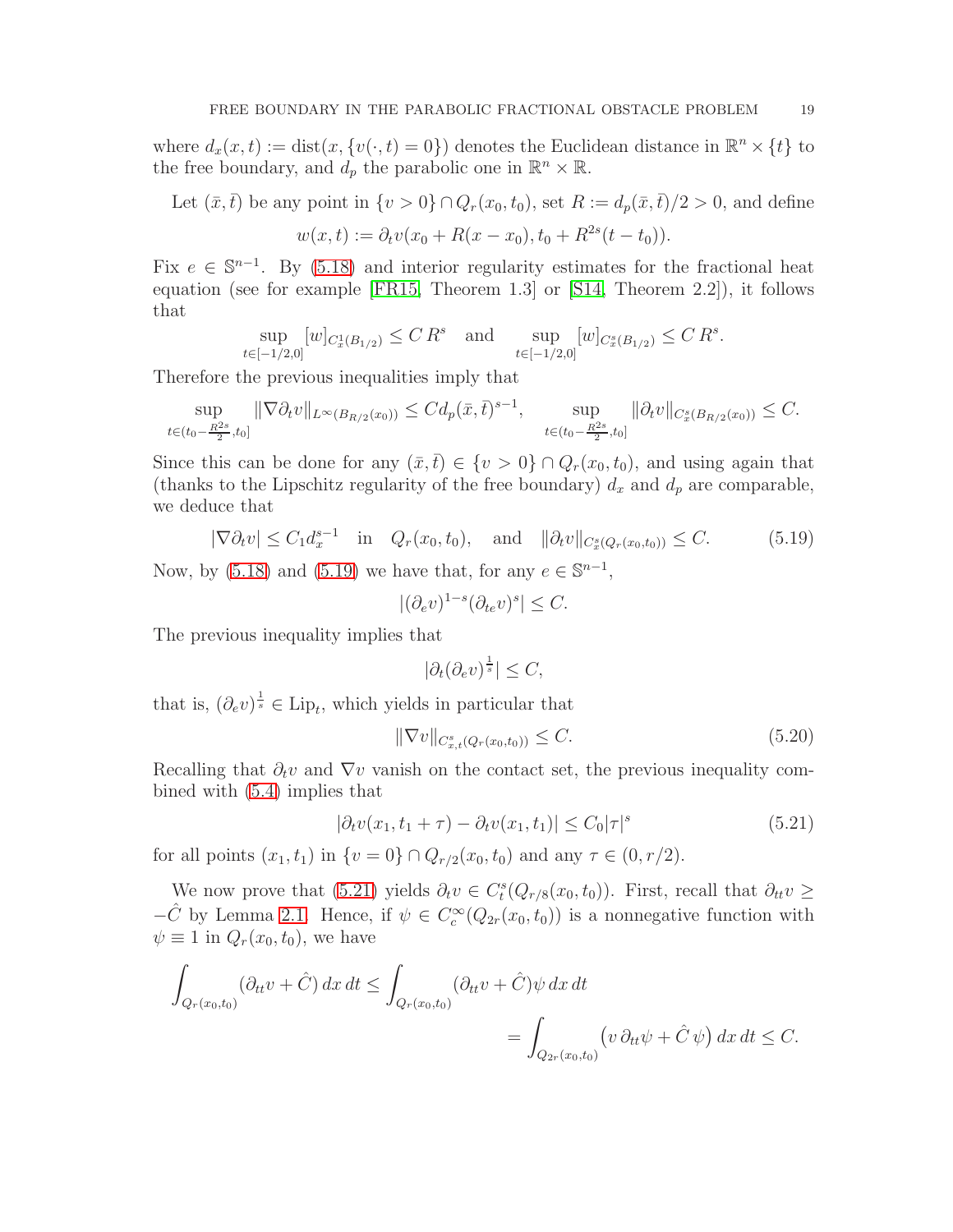In particular, this implies that the function

$$
w(x,t) := \frac{\partial_t v(x,t+\tau) - \partial_t v(x,t)}{\tau^s}
$$

belongs to  $L^1(Q_{r/2}(x_0,t_0))$  with a bound independent of  $\tau \in (0, r/2)$ .

Since w solves the fractional heat equation in the set  $\{v > 0\}$ , and it is bounded by  $C_0$  on  $\{v = 0\} \cap Q_{r/2}(x_0, t_0)$  by  $(5.21)$ , the function  $\tilde{w} := \max(w, C_0)$  is a subsolution in  $Q_{r/2}(x_0, t_0)$  which belongs to  $L^1(Q_r(x_0, t_0))$ . Considering a cut-off function  $\psi \in C_c^{\infty}(B_r(x_0))$  with  $\psi \equiv 1$  in  $B_{3r/8(x_0)}$ , we see that  $\hat{w} := \tilde{w}\psi$  solves

$$
\partial_t \hat{w} + (-\Delta)^s \hat{w} \le -(-\Delta)^s [(1-\psi)\tilde{w}] \quad \text{in } Q_{r/4}(x_0, t_0).
$$

Since  $(-\Delta)^s[(1-\psi)\tilde{w}]$  is universally bounded inside  $Q_{r/4}(x_0, t_0)$ , we can apply [\[CD16,](#page-28-16) Corollary 6.2] to deduce that  $\tilde{w} \in L^{\infty}(Q_{r/8}(x_0,t_0))$ . This proves that

$$
\frac{\partial_t v(x, t + \tau) - \partial_t v(x, t)}{\tau^s} \le C \quad \text{in } Q_{r/8}(x_0, t_0) \quad \forall \tau \in (0, r/2),
$$

<span id="page-19-0"></span>which implies that  $\partial_t v \in C_t^s(Q_{r/8}(x_0, t_0))$ , as desired.  $\Box$ 

# 6.  $C^{1,\alpha}$  REGULARITY OF THE FREE BOUNDARY IN  $x$

We prove now that the free boundary is  $C^{1,\alpha}$  in x near regular points. For this, we need some steps: first, we show that the set of regular points is open; then, by the results of the previous section, we deduce that the regular set is  $C_x^1$ ; finally, by using the results in [\[RS15\]](#page-28-17), we conclude the  $C_x^{1,\alpha}$  regularity of the free boundary.

We will need the following result (see [\[RS15,](#page-28-17) Lemma 4.1]) which states the existence of a positive subsolution of homogeneity  $s + \gamma$  vanishing outside of a convex cone that is very close to a half space.

<span id="page-19-1"></span>**Lemma 6.1.** *Let*  $s \in (0,1)$ *, and*  $e \in \mathbb{S}^{n-1}$ *. For every*  $\gamma \in (0,s)$  *there is*  $\eta > 0$  *such that the function*

$$
\Phi(x) := \left( e \cdot x - \frac{\eta}{4}|x| \left( 1 - \frac{(e \cdot x)^2}{|x|^2} \right) \right)_+^{s+\gamma}
$$

*satisfies*

$$
\begin{cases}\n(-\Delta)^s \Phi \le -c_\gamma d^{\gamma-s} < 0 \quad \text{in } \mathcal{C}_\eta \\
\Phi = 0 & \text{in } \mathbb{R}^n \setminus \mathcal{C}_\eta,\n\end{cases}
$$

*where*

$$
\mathcal{C}_{\eta} := \left\{ x \in \mathbb{R}^n \ : \ e \cdot \frac{x}{|x|} > \frac{\eta}{4}|x| \left(1 - \frac{(e \cdot x)^2}{|x|^2}\right) \right\}, \qquad d(x) := \text{dist}(x, \mathbb{R}^n \setminus \mathcal{C}_{\eta}).
$$

*Here the constants*  $c_{\gamma}$  *and*  $\eta$  *depend only on*  $\gamma$  *and s*.

Using the previous Lemma, we now show that if  $(x_0, t_0)$  is a regular free boundary point, then all free boundary points in a neighborhood of  $(x_0, t_0)$  are also regular.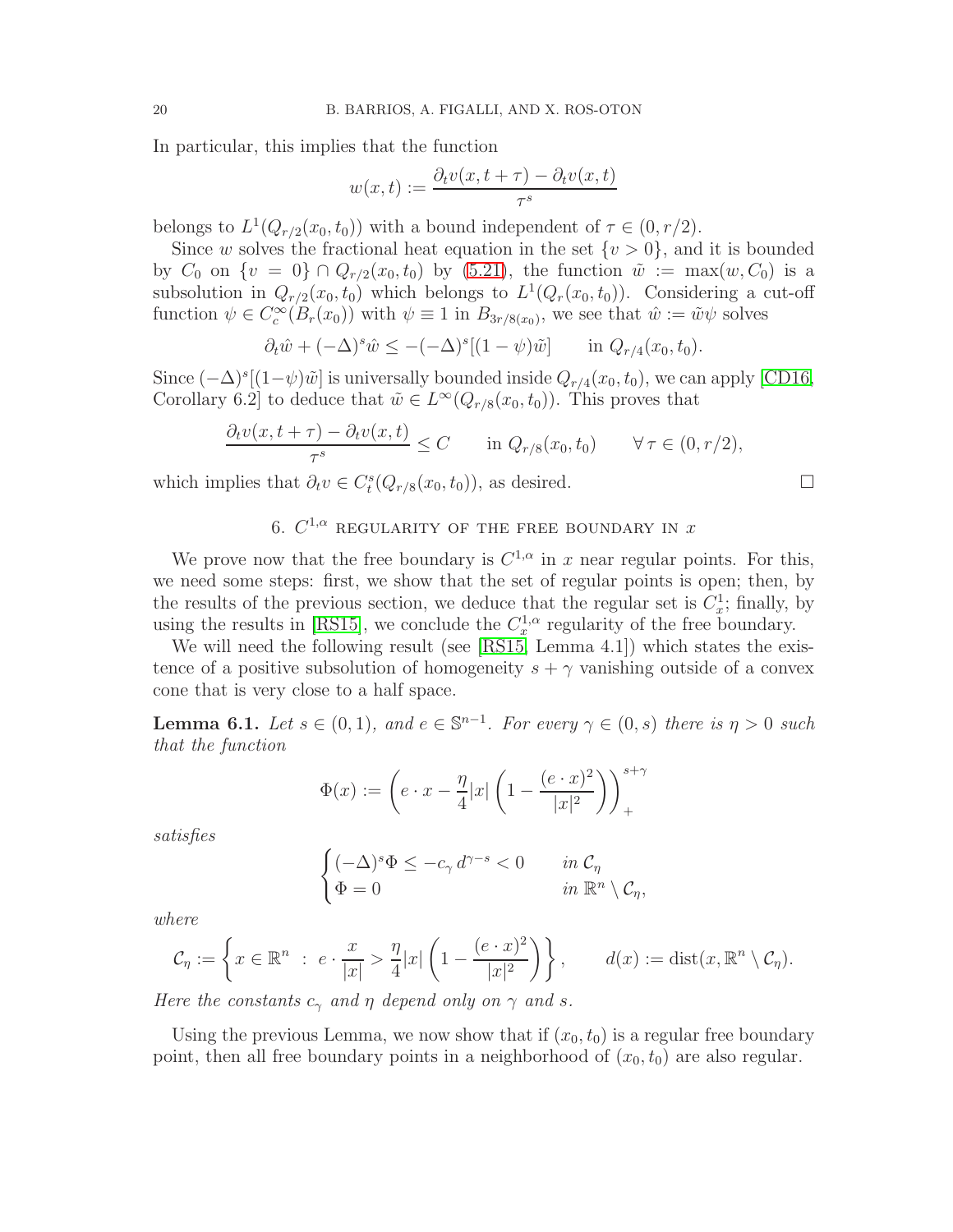<span id="page-20-2"></span>**Proposition 6.2.** *Assume that*  $(x_0, t_0)$  *is a regular free boundary point with exponent*  $\epsilon > 0$  *and modulus*  $\nu$ *. Set*  $\gamma_s := \min\{2s - 1, 1 - s\}$ *. For any*  $\gamma \in (0, \gamma_s)$  *there are*  $r > 0$ 0 and  $c > 0$  such that, for every free boundary point  $(x_1, t_1) \in \partial \{u = \varphi\} \cap Q_r(x_0, t_0)$ , *we have*

<span id="page-20-3"></span>
$$
u(x_1 + \lambda e, t_1) \ge c\lambda^{1+s+\gamma}, \qquad \partial_e u(x_1 + \lambda e, t_1) \ge c\lambda^{s+\gamma}.
$$
 (6.1)

*In particular, every point on*  $\partial \{u = \varphi\} \cap Q_r(x_0, t_0)$  *is regular with exponent*  $\frac{1-s-\gamma}{2} > 0$ *and modulus of continuity*  $\tilde{\nu}(\rho) := c\rho^{(s+\gamma-1)/2}$ *.* 

*Proof.* Fix  $0 < \gamma < \gamma_s$ , and let  $\eta > 0$  and  $\mathcal{C}_{\eta}$  be given by Lemma [6.1](#page-19-1) (note that  $\gamma_s < s$ ).

Let v be given by [\(2.1\)](#page-5-1), and  $v_r$  be defined as in [\(5.3\)](#page-13-4). Also, let  $\kappa > 0$  be a small number to be fixed later. By Proposition [5.1](#page-13-1) and Corollary [5.2,](#page-13-8) there exists  $e \in \mathbb{S}^{n-1}$ and  $r > 0$  small enough such that  $(5.4)$  holds and

$$
(x_1 + C_{\eta/4}) \cap B_2(x_1) \subset \{v_r(\cdot, t) > 0\} \qquad \forall x_1 \in \{v_r(\cdot, t) > 0\} \cap B_{1/4}, \forall t \in (-1, 1).
$$

Noticing that the function  $v_r$  solves

$$
\begin{cases} L_a v_r = y^a g(x) & \text{in } \mathcal{Q}_1 \cap \{y > 0\} \\ \lim_{y \downarrow 0} y^{1-2s} \partial_y v_r = \partial_t v_r & \text{on } \mathcal{Q}_1 \cap \{y = 0\} \cap \{v_r > 0\}. \end{cases}
$$

with

$$
g(x) := \frac{r^2(\Delta \varphi)(x_0 + rx) - r^2 \Delta \varphi(x_0)}{\|v\|_{L^{\infty}(\mathcal{Q}_r(x_0, t_0))}}, \qquad |\nabla g| \leq C_1 r^{1+\epsilon},
$$

as in [\(5.19\)](#page-18-0) it follows by [\(5.4\)](#page-13-3) combined with interior estimates that

$$
|\nabla \partial_t v_r| \le C \kappa d_x^{s-1}
$$

for some C independent of  $\kappa$ .

Now, fix  $t \in (-1, 1)$  and define

$$
w(x, y) := \partial_e v_r(x, y, t).
$$

Thanks to the previous considerations, choosing  $r$  small enough we have

$$
\begin{cases} |L_a w| \leq \kappa y^a & \text{in } \mathcal{B}_2 \cap \{y > 0\} \\ |\lim_{y \downarrow 0} y^{1-2s} \partial_y w| \leq C \kappa d_x^{s-1} & \text{on } \mathcal{B}_2 \cap \{y = 0\} \cap \{w > 0\}. \end{cases}
$$

Moreover, by  $(5.4)$  and  $(5.5)$  we have

<span id="page-20-0"></span>
$$
w \ge c_1 > 0 \quad \text{in the set} \quad \mathcal{B}_2 \cap \{x \cdot e \ge \eta/16\}. \tag{6.2}
$$

and

<span id="page-20-1"></span>
$$
w \ge c_1 y^{2s} \quad \text{in} \quad \mathcal{B}_2. \tag{6.3}
$$

We want to use the function  $\Phi$  in Lemma [6.1](#page-19-1) as a subsolution at any free boundary point of w near 0. To this aim we note that, as a consequence of  $(6.2)$ , if  $x_1$  is a free boundary point close to 0 then

$$
x_1 \cdot e \le \eta/16. \tag{6.4}
$$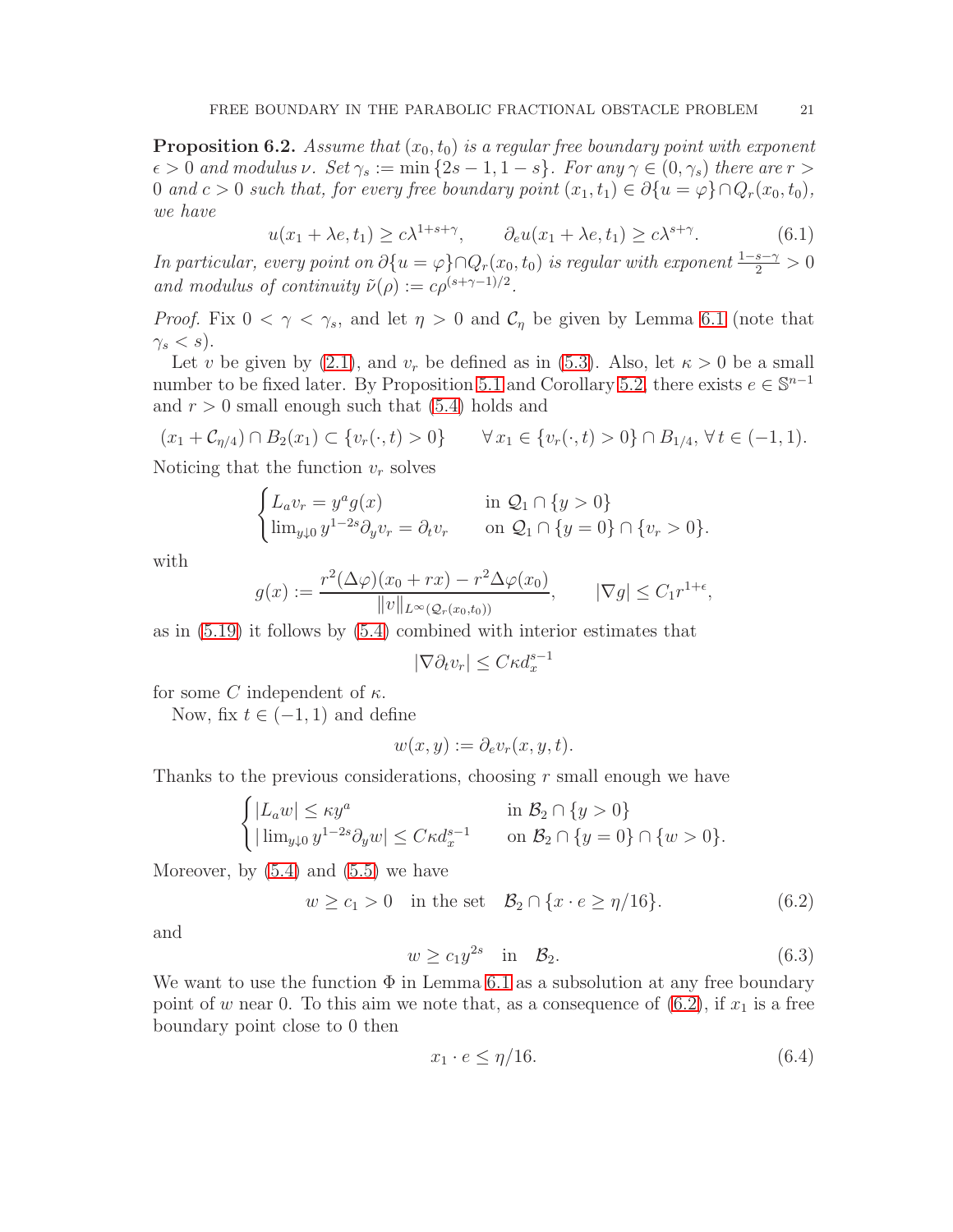Denote  $\Phi(x, y)$  the extension of  $\Phi(x)$  in  $\mathbb{R}^{n+1}_+$ , which satisfies

$$
\begin{cases} L_a \Phi = 0 & \text{in } \{y > 0\} \\ \lim_{y \downarrow 0} y^{1-2s} \partial_y \Phi \ge c_\gamma d_x^{\gamma - s} & \text{on } \{y = 0\} \cap \mathcal{C}_\eta \\ \Phi = 0 & \text{on } \{y = 0\} \setminus \mathcal{C}_\eta. \end{cases}
$$

We recall that  $\Phi$  can be written via the Poisson formula as

<span id="page-21-0"></span>
$$
\Phi(x,y) = C_{n,s} y^{2s} \int_{\mathbb{R}^n} \frac{\Phi(z,0)}{(|x-z|^2 + y^2)^{(n+2s)/2}} dz \qquad \forall y > 0 \tag{6.5}
$$

(see [\[CS07,](#page-28-13) Section 2.4]).

Consider now  $x_1 \in \partial \{w = 0\} \cap B_{1/4}$ , and define the function

$$
\psi(x,y) := c_2 \Phi(x - x_1, y) + \frac{\kappa}{4(1-s)} y^2,
$$

so that

<span id="page-21-1"></span>
$$
L_a \psi = \kappa y^a \ge L_a w \qquad \text{in } \mathcal{B}_1(x_1) \cap \{0 < y < \eta\}. \tag{6.6}
$$

Recalling that  $(x_1 + C_\eta) \cap \mathcal{B}_1(x_1) \subset \{w > 0\}$  (see [\(6.2\)](#page-20-0)), we have

$$
\lim_{y \downarrow 0} y^{1-2s} \partial_y \psi = -(-\Delta)^s \Phi \ge c_2 c_\gamma d_x^{\gamma-s}
$$
\n
$$
\ge \kappa d_x^{s-1} \ge \lim_{y \downarrow 0} y^{1-2s} \partial_y w \quad \text{on } \mathcal{B}_1(x_1) \cap \{y = 0\} \cap (x_1 + \mathcal{C}_\eta), \tag{6.7}
$$

provided that  $\kappa > 0$  is small enough. Also

<span id="page-21-3"></span>
$$
\psi = 0 \le w \qquad \text{on} \quad \left(\mathcal{B}_1(x_1) \cap \{y = 0\}\right) \setminus (x_1 + \mathcal{C}_\eta),\tag{6.8}
$$

and it follows by [\(6.3\)](#page-20-1) that

<span id="page-21-4"></span><span id="page-21-2"></span>
$$
\psi \le w \qquad \text{on} \quad \mathcal{B}_1(x_1) \cap \{y = \eta\} \tag{6.9}
$$

provided  $c_2$  and  $\kappa$  are sufficiently small.

We now check what happens on  $\partial \mathcal{B}_1(x_1) \cap \{0 < y < \eta\}$ . First of all we see that, thanks to  $(6.2)$ ,

<span id="page-21-5"></span>
$$
\psi \le w \qquad \text{on} \quad \partial \mathcal{B}_1(x_1) \cap \{x \cdot e > \eta/16\} \cap \{0 < y < \eta\} \tag{6.10}
$$

provided  $c_2$  and  $\kappa$  are sufficiently small. Finally, since  $\Phi$  vanishes on a uniform neighborhood  $N \subset \mathbb{R}^n$  of  $\partial \mathcal{B}_1(x_1) \cap \{y = 0\} \cap \{x \cdot e \leq \eta/16\}$ , it follows by [\(6.5\)](#page-21-0) that  $\Psi \le C y^{2s}$  on  $N \times [0, \eta]$ . This implies that  $\psi \le C(c_2 + \kappa)y^{2s}$  on  $N \times [0, \eta]$ , that combined with [\(6.3\)](#page-20-1) proves that

<span id="page-21-6"></span>
$$
\psi \le w \qquad \text{on} \quad \partial \mathcal{B}_1(x_1) \cap \{x \cdot e \le \eta/16\} \cap \{0 < y < \eta\} \tag{6.11}
$$

if  $c_2$  and  $\kappa$  are sufficiently small. Hence, combining  $(6.6)$ ,  $(6.7)$ ,  $(6.8)$ ,  $(6.9)$ ,  $(6.10)$ , and [\(6.11\)](#page-21-6), it follows by the maximum principle that  $w \geq \psi$  in  $\mathcal{B}_1(x_1)$ . In particular we deduce that

$$
w(x, 0) \ge \psi(x, 0) = c_2 \Phi(x - x_1)
$$
 in  $B_1 \cap \{y = 0\}.$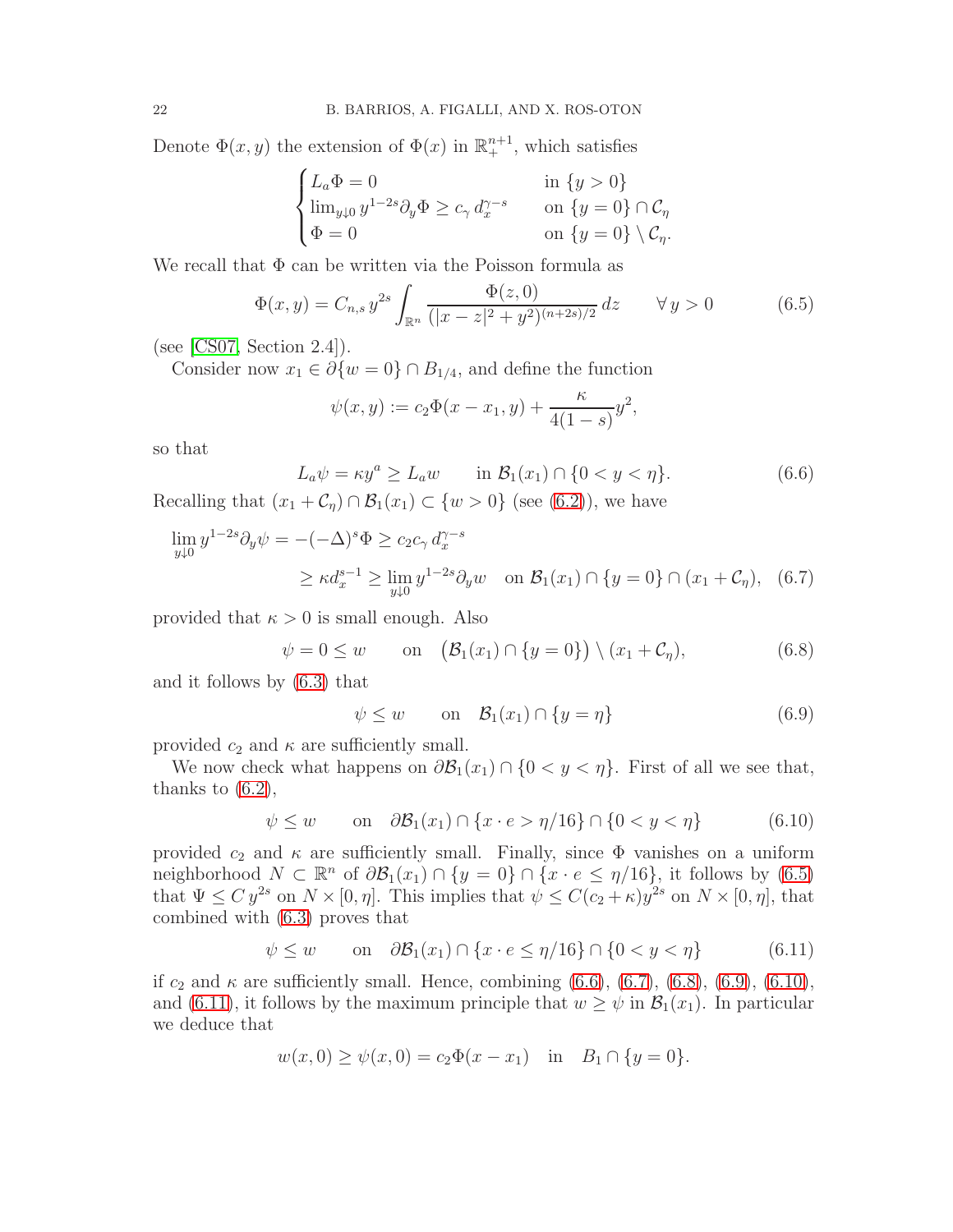and recalling that  $\Phi$  is homogeneous of degree  $s + \gamma$ , we find

$$
\partial_e v_r(x_1 + \lambda e, 0, t) = w(x_1 + \lambda e, 0) > c_3 \lambda^{s + \gamma}
$$

for  $\lambda \in (0,1)$ . Integrating in  $\lambda$ , we get  $v_r(x_1 + \lambda e, 0, t) \ge c_4 \lambda^{1+s+\gamma}$  for  $\lambda \in (0,1)$ . Since  $1 + s + \gamma < 2$ , this means that  $(x_1, t)$  is a regular free boundary point for  $v_r$ , with  $\epsilon = \frac{1}{2}$  $\frac{1}{2}(1-s-\gamma)$  and  $\tilde{\nu}(\rho) = c_4\rho^{\frac{1}{2}(s+\gamma-1)}$ . Since  $(x_1, t)$  was arbitrary in  $B_{1/4} \times (-1, 1)$  and  $v_r$  is a rescaled version of  $u - \varphi$ , the Proposition follows.  $\square$ 

Using the previous result, we find the following.

<span id="page-22-0"></span>**Corollary 6.3.** Assume  $(x_0, t_0)$  is a regular point. Then, there is  $r > 0$  such that *the free boundary is*  $C_x^1$  *in*  $Q_r(x_0, t_0)$ *, with a uniform modulus of continuity.* 

*Proof.* By Proposition [6.2,](#page-20-2) all free boundary points in  $Q_r(x_0, t_0)$  are regular, with a uniform exponent  $\epsilon > 0$  and modulus  $\nu$ . Thus, by Corollary [5.2](#page-13-8) the free boundary is  $C_x^1$  at all such points, with a uniform modulus of continuity.

Finally, using the results of [\[RS15\]](#page-28-17), we deduce that the set of regular free boundary points is  $C^{1,\alpha}$  in x.

<span id="page-22-1"></span>**Corollary 6.4.** Assume  $(x_0, t_0)$  is a regular point. Then, there is  $r > 0$  such that *the free boundary is*  $C_x^{1,\alpha}$  *in*  $Q_r(x_0,t_0)$ *, for some small*  $\alpha > 0$ *.* 

*Furthermore, there exists*  $c > 0$  *such that, for every free boundary point*  $(x_1, t_1) \in$  $Q_r(x_0, t_0) \cap \partial \{u = \varphi\}$ , we have

$$
(u - \varphi)(x, t_1) = c(x_1, t_1)d_x^{1+s}(x, t_1) + o(|x - x_1|^{1+s+\alpha}),
$$

*where*  $c(x_1, t_1) > c$  *and*  $d_x(x, t) = \text{dist}(x, \{u(\cdot, t) = \varphi\}).$ 

*Proof.* Let  $(x_1, t_1) \in Q_r(x_0, t_0) \cap \partial \{u = \varphi\}$  be any free boundary point, and set

$$
w(x) := u(x + x_1, t_1) - \varphi(x + x_1).
$$

Also, denote  $\Omega := \{w > 0\}$  and recall that, by Corollary [6.3,](#page-22-0)  $\Omega$  is  $C^1$  in a neighborhood of the origin. After a rotation, we may assume that the normal vector to  $\partial\Omega$  at the origin is  $e_n$ . Recall also that 0 is a regular free boundary point with an exponent  $\epsilon > 0$  and a modulus  $\nu$  which are independent of the point  $(x_1, t_1) \in Q_r(x_0, t_0) \cap \partial \{u = \varphi\}.$  Throughout the proof, C and c will denote positive constants independent of  $x_1$  and  $t_1$ .

First, we rescale the function  $w$  as

$$
w_k(x) = \frac{w(r_k x)}{r_k \|\nabla w\|_{L^\infty(B_{r_k})}}, \qquad \nabla w_k(x) = \frac{(\nabla w)(r_k x)}{\|\nabla w\|_{L^\infty(B_{r_k})}},
$$

along a sequence  $r_k \to 0$  such that  $\|\nabla w\|_{L^{\infty}(B_{r_k})} \ge c(r_k)^{1-\epsilon}$ ,  $\|\nabla w_k\|_{L^{\infty}(B_1)} = 1$ , and

$$
|\nabla w_k(x)| \le C(1+|x|^{1-\epsilon})
$$

(compare with Lemma [4.4\)](#page-10-1). On the other hand, recalling that

$$
(-\Delta)^s w = -(-\Delta)^s \varphi - \partial_t u,
$$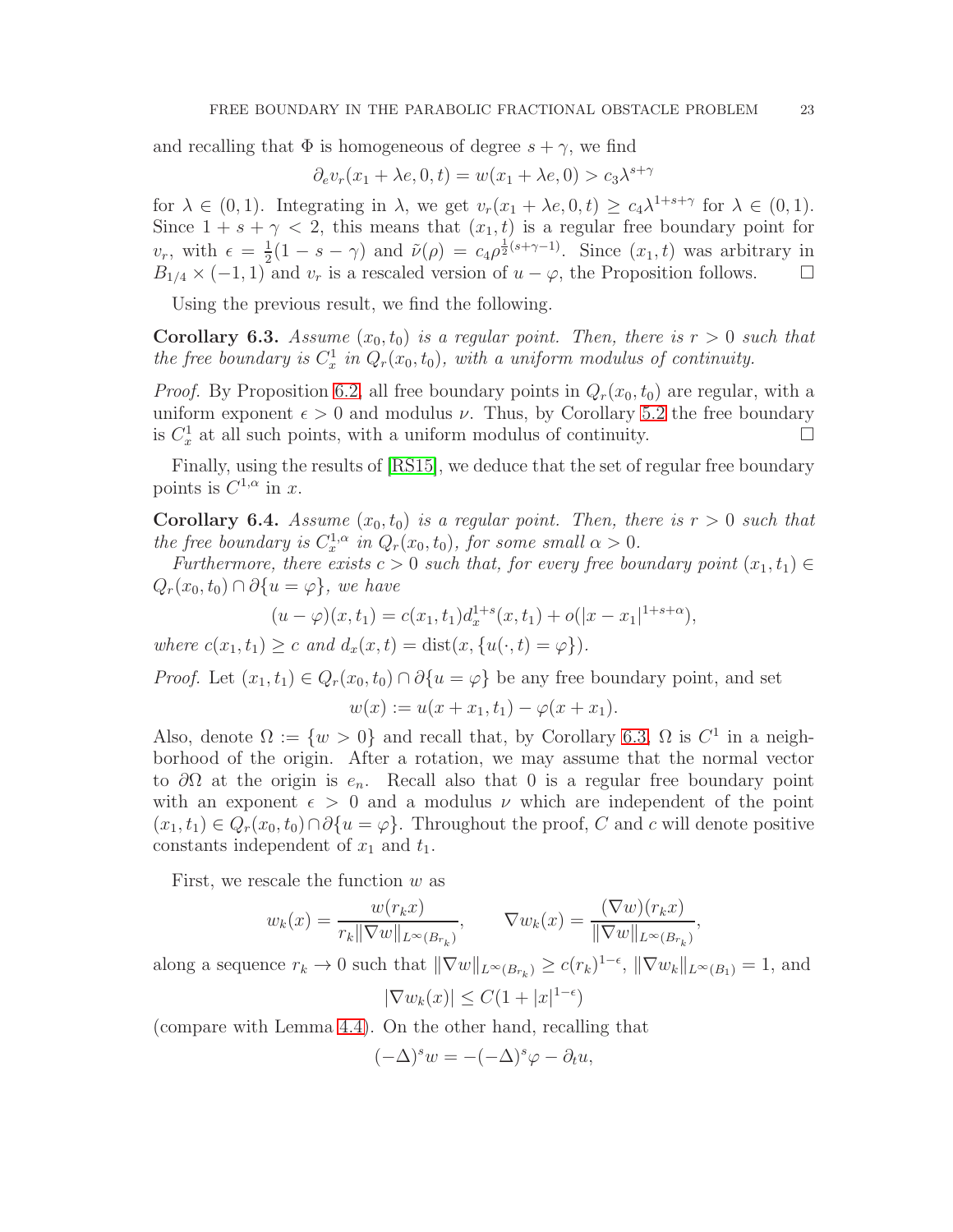it follows by  $(1.4)$  and  $(5.19)$  that

$$
|(-\Delta)^s \partial_e w| \le C(1 + d_x^{s-1}) \quad \text{in} \quad \Omega \cap B_r
$$

for all  $e \in \mathbb{S}^{n-1}$ . This implies that the rescaled functions  $w_k$  satisfy

$$
|(-\Delta)^s \partial_e w_k| \le \kappa (1 + d_x^{s-1}) \quad \text{in} \quad \Omega \cap B_{r/r_k}
$$

for k large enough, with  $\kappa > 0$  as small as desired.

Consider  $e \in \mathbb{S}^{n-1}$  with  $e \cdot e_n \ge 1/2$ . Then, it follows by [\(5.1\)](#page-13-2) and [\(5.2\)](#page-13-7) that, for k large enough,  $\partial_e w_k \geq 0$  in  $B_{1/\kappa}$  and  $\sup_{B_1} \partial_e w_k \geq c > 0$ . This allows us to apply [\[RS15,](#page-28-17) Theorem 1.3] (see also Remark 5.5 therein) and deduce that

$$
\left\|\frac{\partial_e w_k}{\partial_{e_n} w_k}\right\|_{C^{\alpha}(\overline{\Omega} \cap B_1)} \leq C
$$

for all such  $e \in \mathbb{S}^{n-1}$ . In particular, setting  $e = (e_i + e_n)/\sqrt{2}$ ,  $i = 1, ..., n-1$ , and using that  $w_k$  is a rescaled version of w, choosing k large enough but fixed, the previous inequality yields

<span id="page-23-0"></span>
$$
\left\| \frac{\partial_{e_i} w}{\partial_{e_n} w} \right\|_{C^{\alpha}(\overline{\Omega} \cap B_r)} \le C,
$$
\n(6.12)

for some  $r > 0$  small.

Now, notice that the normal vector  $\hat{\nu}(x)$  to the level set  $\{w = \lambda\}$  for  $\lambda > 0$  can be written as

$$
\hat{\nu}(x) = \frac{\nabla w}{|\nabla w|}(x) = (\hat{\nu}^1(x), ..., \hat{\nu}^n(x)),
$$

$$
\hat{\nu}^i(x) = \frac{\partial_{e_i} w}{\sqrt{\sum_{j=1}^n (\partial_{e_j} w/\partial_{e_n} w)^2}}.
$$

Hence, [\(6.12\)](#page-23-0) implies that  $|\hat{\nu}(x) - \hat{\nu}(y)| \le C|x - y|^{\alpha}$  whenever  $x, z \in \{w = \lambda\} \cap B_r$ , with C independent of  $\lambda > 0$ . Letting  $\lambda \to 0$ , we find that  $\partial \{w = 0\} \cap B_r$  is  $C^{1,\alpha}$ .

Finally, once we know that  $\Omega$  is of class  $C^{1,\alpha}$ , we can apply in [\[RS15,](#page-28-17) Theorem 1.2] (see also Remark 3.4 therein) to deduce that find

$$
\|\partial_{e}w/d_{x}^{s}\|_{C^{\alpha}(\overline{\Omega}\cap B_{r})}\leq C
$$

for some  $\alpha > 0$ , which yields

$$
u(x,t_1) - \varphi(x) = c(x_1,t_1)d_x^{1+s}(x,t_1) + o(|x-x_1|^{1+s+\alpha}).
$$

Finally, by [\(6.1\)](#page-20-3) in Proposition [6.2,](#page-20-2) we deduce  $c(x_1, t_1) \geq c > 0$ .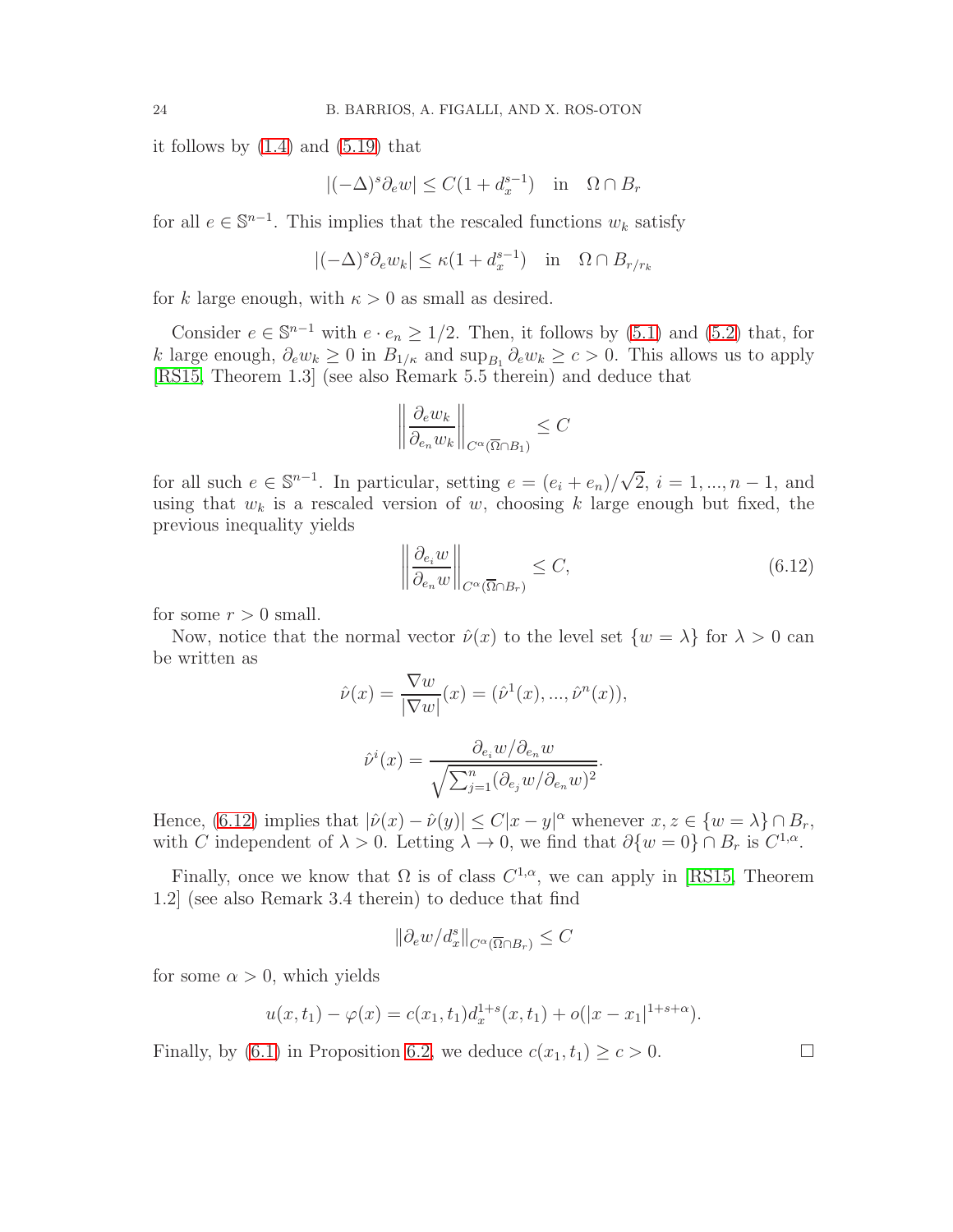7.  $C^{1,\beta}$  REGULARITY OF THE FREE BOUNDARY IN  $x$  AND  $t$ 

<span id="page-24-0"></span>We finally prove that the free boundary is  $C^{1,\beta}$  both in x and t

<span id="page-24-6"></span>**Proposition 7.1.** Let  $\varphi \in C^4(\mathbb{R}^n)$  be an obstacle satisfying [\(1.4\)](#page-2-2), and u be the *solution to* [\(1.3\)](#page-1-0)*, with*  $s \in (\frac{1}{2})$  $(\frac{1}{2}, 1)$ *. Assume that*  $(x_0, t_0)$  *is a regular free boundary point with exponent*  $\epsilon > 0$  *and modulus*  $\nu$ *, and let*  $G : \mathbb{R}^{n-1} \times \mathbb{R} \to \mathbb{R}$  *be as in Corollary* [5.2.](#page-13-8) *Then G is of class*  $C_{x',t}^{1,\beta}$  *inside*  $Q_r(x_0, t_0)$  *for some small*  $\beta > 0$ *.* 

*Proof.* Let  $v = u - \varphi$ .

For every free boundary point  $(x_1, t_1) \in Q_r(x_0, t_0) \cap \partial \{u = \varphi\}$ , by Corollary [6.4](#page-22-1) we have the expansion

<span id="page-24-1"></span>
$$
\left| v(x, t_1) - c(x_1, t_1) d_x^{1+s}(x, t_1) \right| \le C|x - x_1|^{1+s+\alpha} \quad \text{for} \quad t = t_1,\tag{7.1}
$$

where  $c(x_1, t_1) \ge c > 0$ , and  $d_x(x, t) = \text{dist}(x, \{u(\cdot, t) = \varphi\}).$ 

If  $\hat{\nu}(x',t) \in \mathbb{S}^{n-1}$  is the normal vector  $(\text{in } x)$  to the free boundary at  $(x', G(x', t), t)$ , then denoting by  $c(x',t) := c(x',G(x',t),t)$ , and using that, by Corollary [6.4,](#page-22-1) the function  $x' \mapsto G(x', t)$  is of class  $C^{1,\alpha}$  inside  $Q_r(x_0, t_0)$ , it follows by [\(7.1\)](#page-24-1) that

<span id="page-24-2"></span>
$$
\left| v(x,t) - c(x',t) \left( \{ x - (x',G(x',t)) \} \cdot \hat{\nu}(x',t) \right)_{+}^{1+s} \right| \le C \left| x - (x',G(x',t)) \right|^{1+s+\alpha}.
$$
\n(7.2)

Our objective is to prove that the function  $G(x', t)$  is of class  $C^{1+\beta}$  in the *t*-variable. For this, we first show that  $c(x', t)$  is  $C_t^{\gamma}$  $t^{\gamma}$  for some  $\gamma > 0$ .

For that purpose, let us consider two free boundary points  $(x', G(x', t), t)$  and  $(x', G(x', t + \tau), t + \tau)$  in  $Q_r(x_0, t_0)$ , with  $\tau > 0$  small. We fix a number  $h \in (0, 1)$ with  $h \gg \tau > 0$  and we next compare the expansions [\(7.2\)](#page-24-2) at the points

$$
A := (x', G(x', t) + h, t),\n B := (x', G(x', t) + h, t + \tau),
$$

to show that  $c(x', t)$  is  $C^{\gamma}$  in the *t*-variable.

On the one hand, by  $(7.2)$  at the point A we have

<span id="page-24-5"></span>
$$
\left| v(A) - c(x',t) \big( (0,h) \cdot \hat{\nu}(x',t) \big)_{+}^{1+s} \right| \le C \, h^{1+s+\alpha}.\tag{7.3}
$$

On the other hand,  $(7.2)$  at the point B gives

$$
\begin{aligned} \left| v(B) - c(x', t + \tau) \big( (0, h + G(x', t + \tau) - G(x', t)) \cdot \hat{\nu}(x', t + \tau) \big)_{+}^{1+s} \right| \\ &\le C |h + G(x', t + \tau) - G(x', t)|^{1+s+\alpha}. \end{aligned} \tag{7.4}
$$

Now, since  $G(x',t)$  is Lipschitz in t (by Corollary [5.2\)](#page-13-8), and  $\hat{\nu}(x',t)$  is  $C^{\alpha}$  in  $x'$ , we find

<span id="page-24-4"></span><span id="page-24-3"></span>
$$
|\hat{\nu}(x',t) - \hat{\nu}(x',t+\tau)| \le C \,\tau^{\alpha/2}.\tag{7.5}
$$

Indeed, by  $C_x^{1+\alpha}$  regularity of G we have

 $|G(\bar{x}',t) - G(x',t) - \nabla_{x'}G(x',t) \cdot (\bar{x}' - x')| \leq C|\bar{x}' - x'|^{1+\alpha}.$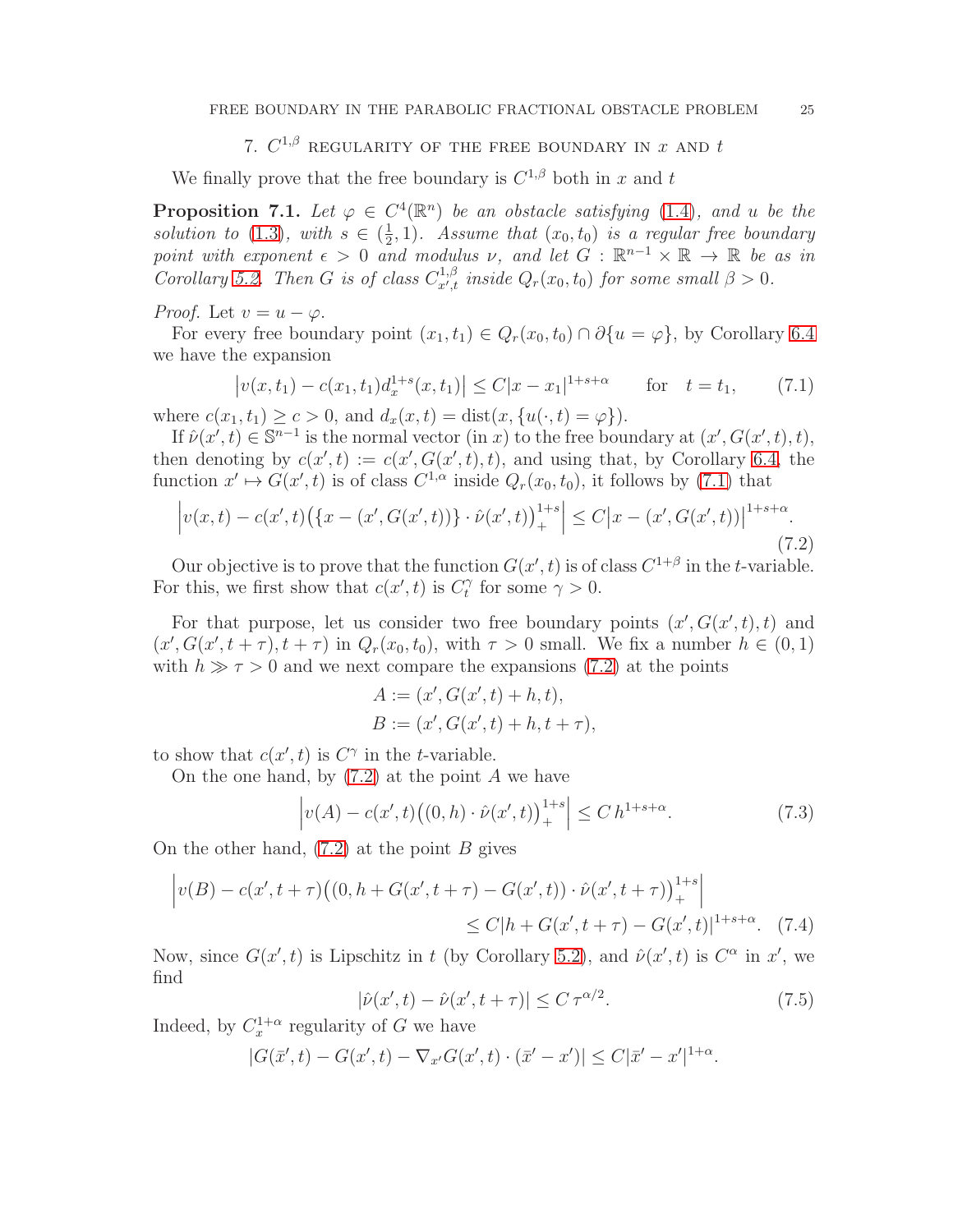Combining this estimate with the same one at time  $t + \tau$ , and using that

<span id="page-25-0"></span>
$$
|G(x', t + \tau) - G(x', t)| \le C \tau \tag{7.6}
$$

(since  $G$  is Lipschitz in  $t$ ), we find

$$
(\bar{x}' - x') \cdot \left(\nabla_{x'} G(x', t) - \nabla_{x'} G(x', t + \tau)\right) \leq C \tau + C|\bar{x}' - x'|^{1+\alpha}.
$$

Choosing  $\bar{x}'$  such that  $|\bar{x}' - x'| = \tau^{1/2}$  and  $\bar{x}' - x'$  points in the same direction as  $\nabla_{x'}G(x',t) - \nabla_{x'}G(x',t+\tau)$ , we deduce that

<span id="page-25-2"></span>
$$
\left| \nabla_{x'} G(x', t) - \nabla_{x'} G(x', t + \tau) \right| \le C \tau^{1/2} + C \tau^{\alpha/2} \le C \tau^{\alpha/2}.
$$
 (7.7)

Thus, since  $\hat{\nu}(x',t)$  is the normal vector to the graph of  $G$ , [\(7.5\)](#page-24-3) follows.

Using [\(7.5\)](#page-24-3) and [\(7.6\)](#page-25-0), and recalling that  $h \gg \tau$ , it follows from [\(7.4\)](#page-24-4) that

$$
\left| v(B) - c(x', t + \tau) \big( (0, h) \cdot \hat{\nu}(x', t) \big)_{+}^{1+s} \right| \le C h^{1+s+\alpha/2} + C \tau^{1+s}.
$$

Combining the previous inequality with [\(7.3\)](#page-24-5), we find

$$
|v(B) - v(A)| \ge (c(x', t + \tau) - c(x', t))((0, h) \cdot \hat{\nu}(x', t))_{+}^{1+s} - C h^{1+s+\alpha/2} - C \tau^{1+s}
$$

Now, if r is small enough, then by Corollary [5.2](#page-13-8) we know that  $\hat{\nu}(x',t) \cdot e_n \geq \frac{1}{2}$  $\frac{1}{2}$ , therefore

<span id="page-25-1"></span>
$$
\left| v(B) - v(A) \right| \ge \frac{1}{2} \left| c(x', t + \tau) - c(x', t) \right| h^{1+s} - C h^{1+s+\alpha/2} - C \tau^{1+s}.
$$
 (7.8)

Using that  $v$  is Lipschitz in  $t$ , this yields

$$
|v(A) - v(B)| \le C \,\tau,
$$

so, by [\(7.8\)](#page-25-1),

$$
|c(x', t + \tau) - c(x', t)| h^{1+s} \le C h^{1+s+\alpha/2} + C \tau.
$$

Thus, choosing  $h = \sqrt{\tau}$ , we deduce

$$
|c(x', t + \tau) - c(x', t)| \le C h^{\alpha/2} + C h^{2-1-s} \le C h^{\alpha/2} = C \tau^{\alpha/4},
$$

provided that  $\alpha \in (0, 1-s)$ . Hence, this proves that  $c(x', t)$  in [\(7.3\)](#page-24-5) is  $C^{\gamma}$  in t with  $\gamma = \alpha/4.$ 

Using this, we now show that  $\partial_t G(x', t)$  is  $C^{\beta}$  in t. We compare the expansions [\(7.2\)](#page-24-2) at the three points

$$
A = (x', G(x', t) + h, t)
$$
  
\n
$$
B = (x', G(x', t) + h, t + \tau)
$$
  
\n
$$
C = (x', G(x', t) + h, t - \tau),
$$

with  $h \gg \tau$ .

As before, by  $(7.4)$  and  $(7.5)$  we have

$$
\left| v(B) - c(x', t + \tau) \left\{ (0, h + G(x', t + \tau) - G(x', t)) \cdot \hat{\nu}(x', t) \right\}_+^{1+s} \right| \le C h^{1+s+\alpha/2}.
$$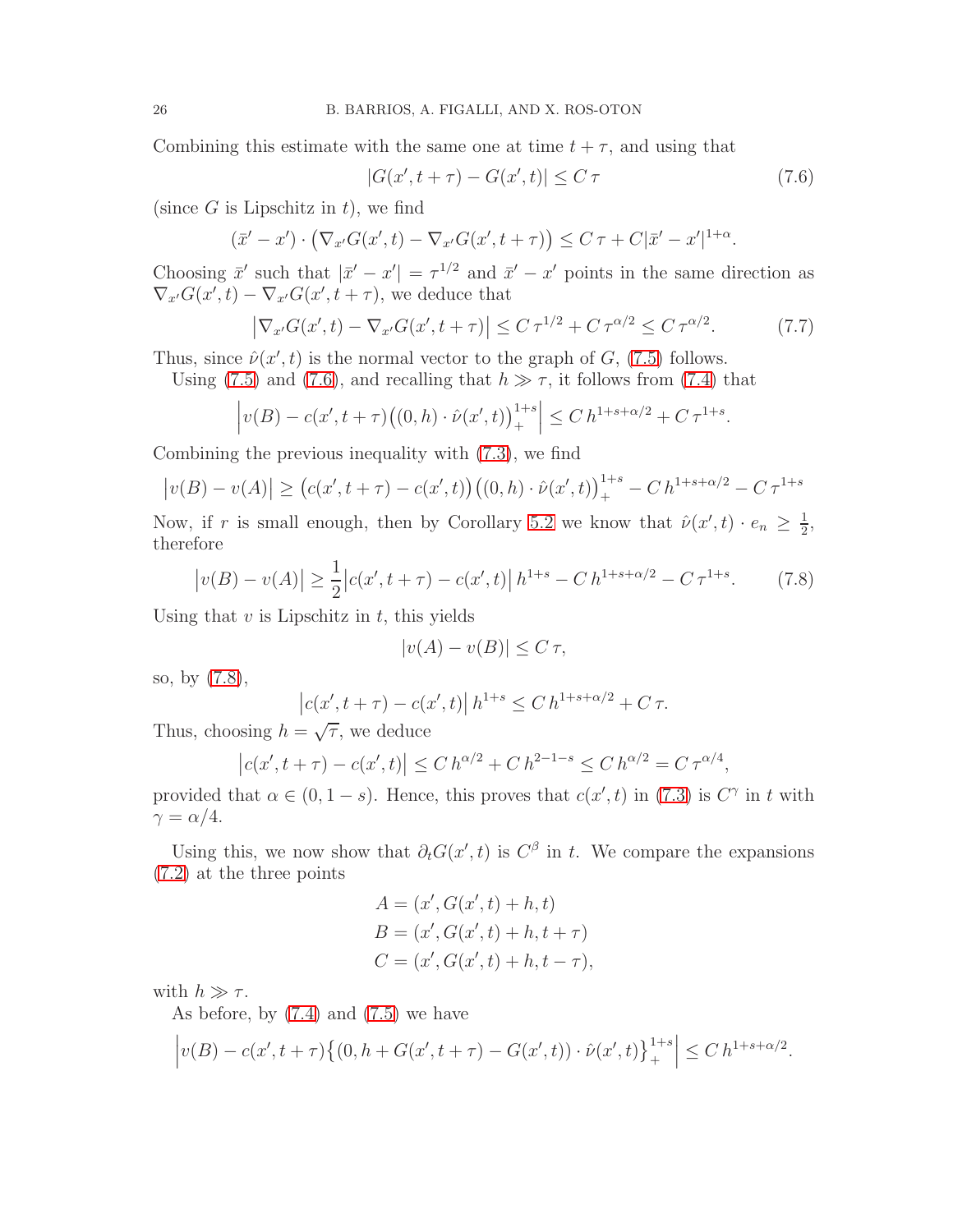Now, using that  $c(x', t)$  is  $C_t^{\alpha/4}$  $t^{\alpha/4}$ , this yields

$$
\left| v(B) - c(x',t) \left( h + G(x',t+\tau) - G(x',t) \right) ^{1+s} \left( e_n \cdot \hat{\nu}(x',t) \right)_{+}^{1+s} \right| \leq C \, h^{1+s+\alpha/4}.
$$

Analogously, we have

$$
\left| v(C) - c(x',t) \big( h + G(x',t-\tau) - G(x',t) \big)^{1+s} \big( e_n \cdot \hat{\nu}(x',t) \big)_+^{1+s} \right| \le C \, h^{1+s+\alpha/4}.
$$

Therefore, combining the previous two inequalities with [\(7.3\)](#page-24-5), we find

$$
\begin{aligned} \left| v(B) + v(C) - 2v(A) \right| \\ &\ge c(x',t) \left| h^{1+s} \left( (1+a)^{1+s} + (1+b)^{1+s} - 2 \right) \right| \left( e_n \cdot \hat{\nu}(x',t) \right)_+^{1+s} - C \, h^{1+s+\alpha/4}, \end{aligned}
$$

where

$$
a := \frac{G(x', t + \tau) - G(x', t)}{h}, \qquad b := \frac{G(x', t - \tau) - G(x', t)}{h}.
$$

Recalling that G is Lipschitz in t (see Corollary [5.2\)](#page-13-8), since  $h \gg \tau$  we observe that  $|a| \ll 1$  and  $|b| \ll 1$ . Also, since  $\hat{\nu}(x', t) \cdot e_n \ge \frac{1}{2}$  $\frac{1}{2}$  and  $c(x', t) \ge c > 0$ ,

<span id="page-26-0"></span>
$$
\left| v(B) + v(C) - 2v(A) \right| \ge c \left| h^{1+s} \left( (1+a)^{1+s} + (1+b)^{1+s} - 2 \right) \right| - C \, h^{1+s+\alpha/4}.\tag{7.9}
$$

Hence, since

$$
|(1+a)^{1+s} + (1+b)^{1+s} - 2| \ge c|a+b|
$$
 for  $a, b$  small,

it follows from [\(7.9\)](#page-26-0) that

$$
|v(B) + v(C) - 2v(A)| \ge ch^s |G(x', t + \tau) + G(x', t - \tau) - 2G(x', t)| - Ch^{1+s+\alpha/4}.
$$

Finally, using that  $u \in C_t^{1+s}$  (by Proposition [5.4\)](#page-17-3), we get that

$$
|v(B) + v(C) - 2v(A)| \le C \,\tau^{1+s},
$$

therefore

$$
|G(x', t + \tau) + G(x', t - \tau) - 2G(x', t)| \le C h^{1 + \alpha/4} + C \tau^{1 + s} h^{-s}.
$$

Setting  $h = \tau^{\frac{1+s}{1+s+\alpha/4}}$ , this gives

$$
|G(x', t + \tau) + G(x', t - \tau) - 2G(x', t)| \le C \tau^{1+\beta},
$$

with  $\beta = \frac{\alpha s}{4+4s+\alpha} > 0$ . Now, it is a standard fact that this bound implies that  $G \in C_t^{1+\beta}$  $t_t^{1+\beta}$ . In particular, this yields  $\partial_t G$  is  $C_t^{\beta}$  $t^{\beta}$ .

Note that, as a consequence of Corollary [6.4](#page-22-1) and [\(7.7\)](#page-25-2) we know that  $\nabla_{x'} G \in C_{x',t}^{\beta}$ . Although a priori we do not have informations about the regularity of  $\partial_t G$  with respect to x', we can still conclude that  $G \in C_{x',t}^{1,\beta}$  (thus, in particular,  $\partial_t G \in C_{x',t}^{\beta}$ ).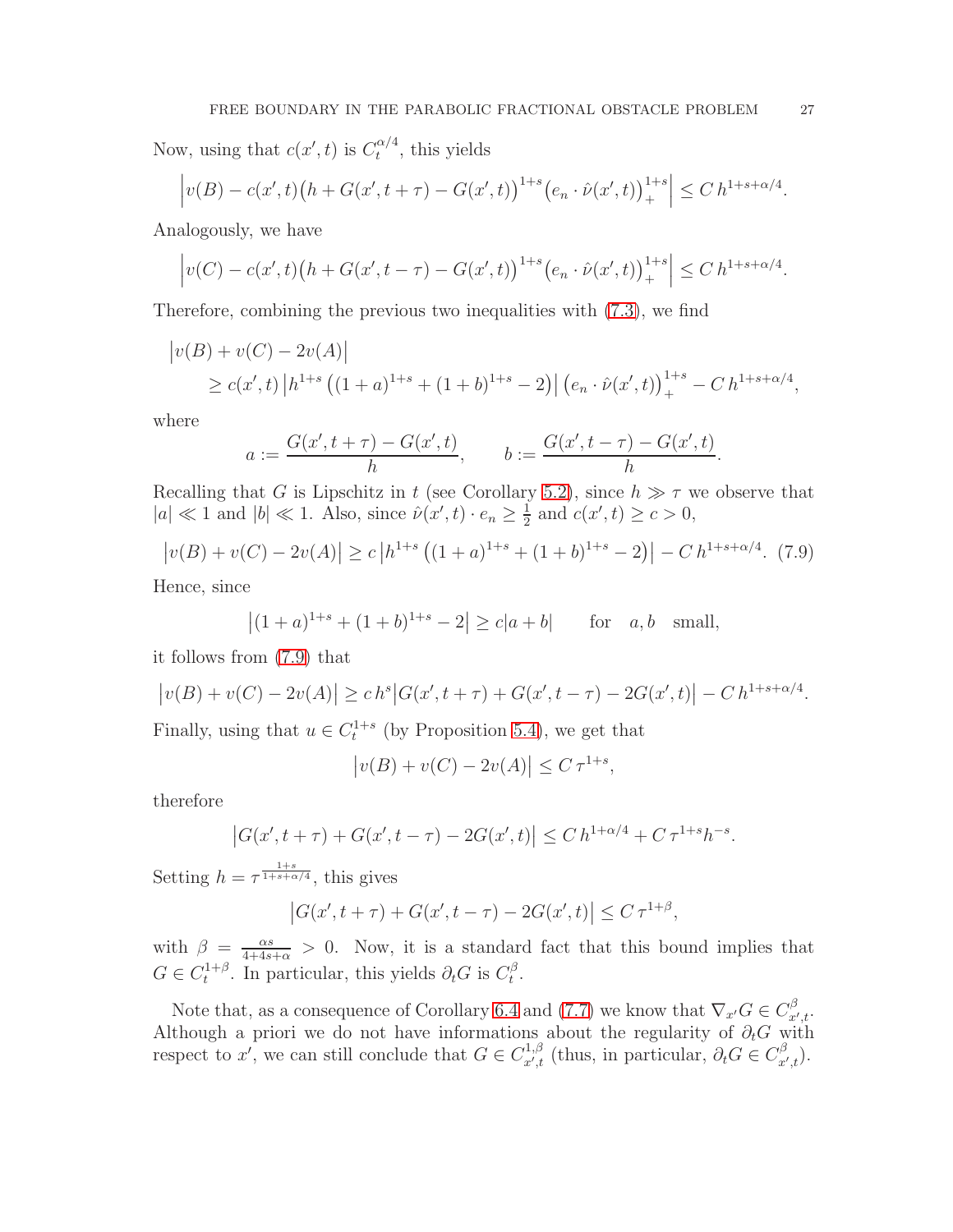Indeed, fix  $(x'_0, t_0)$  and consider  $(h', \tau) \in \mathbb{R}^{n-1} \times \mathbb{R}$  small. Then, using that  $\partial_t G \in C_t^{\beta}$  and  $\nabla_{x'} G \in C_{x',t}^{\beta}$ , we have

$$
G(x'_{0} + h', t_{0} + \tau) = G(x'_{0}, t_{0} + \tau) + \left(\int_{0}^{1} \nabla_{x'} G(x'_{0} + sh', t_{0} + \tau) ds\right) \cdot h'
$$
  
\n
$$
= G(x'_{0}, t_{0}) + \partial_{t} G(x'_{0}, t_{0}) \tau + O(|\tau|^{1+\beta}) + \nabla_{x'} G(x'_{0}, t_{0}) \cdot h'
$$
  
\n
$$
+ \left(\int_{0}^{1} \nabla_{x'} G(x'_{0} + sh', t_{0} + \tau) - \nabla_{x'} G(x'_{0}, t_{0}) ds\right) \cdot h'
$$
  
\n
$$
= G(x'_{0}, t_{0}) + \partial_{t} G(x'_{0}, t_{0}) \tau + O(|\tau|^{1+\beta})
$$
  
\n
$$
+ \nabla_{x'} G(x'_{0}, t_{0}) \cdot h' + O((|h'|^{\beta} + |\tau|^{\beta})|h'|)
$$
  
\n
$$
= G(x'_{0}, t_{0}) + \partial_{t} G(x'_{0}, t_{0}) \tau + \nabla_{x'} G(x'_{0}, t_{0}) \cdot h'
$$
  
\n
$$
+ O(|h'|^{1+\beta} + |\tau|^{1+\beta}).
$$

<span id="page-27-2"></span>This proves G separates from its first order Taylor expansion by at most  $|x'|^{1+\beta}$  +  $|t|^{1+\beta}$ , thus  $G \in C_{x',t}^{1,\beta}$  as desired.

#### 8. Proof of Theorem [1.1](#page-2-1)

Let  $(x_0, t_0) \in \partial \{u = \varphi\}$  be a regular free boundary point —that is, a free boundary point at which (ii) does not hold.

By Propositions [5.4](#page-17-3) and [7.1,](#page-24-6) we have that  $u \in C_{x,t}^{1+s}(Q_r(x_0,t_0))$  and the free boundary is  $C_{x,t}^{1+\beta}$  in  $Q_r(x_0,t_0)$ , for some  $\beta > 0$  and  $r > 0$ . By Corollary [6.4,](#page-22-1) for any free boundary point  $(x_1, t_1) \in Q_r(x_0, t_0)$  we have the expansion

$$
u(x,t_1) - \varphi(x) = c(x_1,t_1)d_x^{1+s} + o(|x-x_0|^{1+s+\alpha}).
$$

Also, by the  $C^{1,\beta}$  regularity of the free boundary in x and t, we have

$$
d_x^{1+s} = (e \cdot (x - x_0) + a(t - t_0))_{+}^{1+s} + o(|x - x_0|^{1+s+\beta} + |t - t_0|^{1+s+\beta}),
$$

for some  $e \in \mathbb{S}^{n-1}$  and  $a \in \mathbb{R}$ . Moreover, by monotonicity in t we have  $a \geq 0$ , and in fact, by  $(5.4)$  in Proposition [5.1,](#page-13-1) we get  $a > 0$ .

Combining the previous identities, and using that  $(x_1, t_1) \mapsto c(x_1, t_1)$  is of class  $C^{\alpha/4}$  in x and t (see the proof of Proposition [7.1\)](#page-24-6), we deduce that

$$
u(x,t) - \varphi(x) = c(x_0, t_0) \left( e \cdot (x - x_0) + a(t - t_0) \right)_{+}^{1+s} + o(|x - x_0|^{1+s+\gamma} + |t - t_0|^{1+s+\gamma} \right)
$$

with  $\gamma := \min\{\alpha/4, \beta\}, c(x_0, t_0) > 0, a > 0, \text{ and } e \in \mathbb{S}^{n-1}$ . In particular this yields  $\sup_{Q_r(x_0,t_0)} (u - \varphi) = c(x_0,t_0) r^{1+s} + o(r^{1+s+\gamma})$ , and the theorem follows.

#### **REFERENCES**

- <span id="page-27-1"></span>[ACM16] I. Athanasopoulos, L. Caffarelli, E. Milakis, Parabolic Obstacle Problems. Quasiconvexity and Regularity, preprint arXiv (Jan. 2016).
- <span id="page-27-0"></span>[BFR15] B. Barrios, A. Figalli, X. Ros-Oton, Global regularity for the free boundary in the obstacle problem for the fractional Laplacian, preprint arXiv (June 2015).